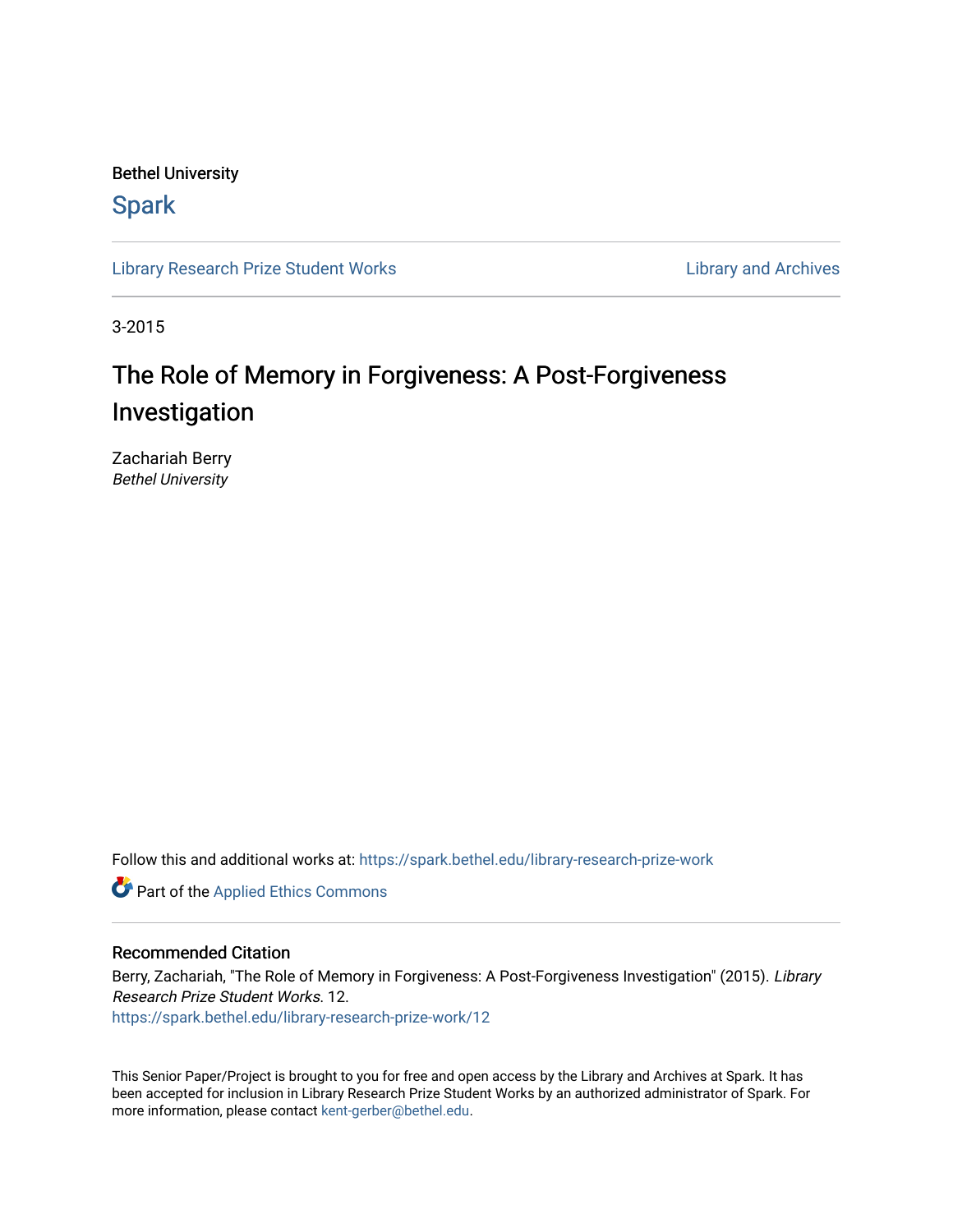The Role of Memory in Forgiveness:

A Post-Forgiveness Investigation

Zachariah Berry

P.O. 322

January 31, 2015

Bethel University

Author Note Senior Seminar Paper. This paper was prepared for PHI 499 Senior Seminar, taught by Dr. Paul Reasoner.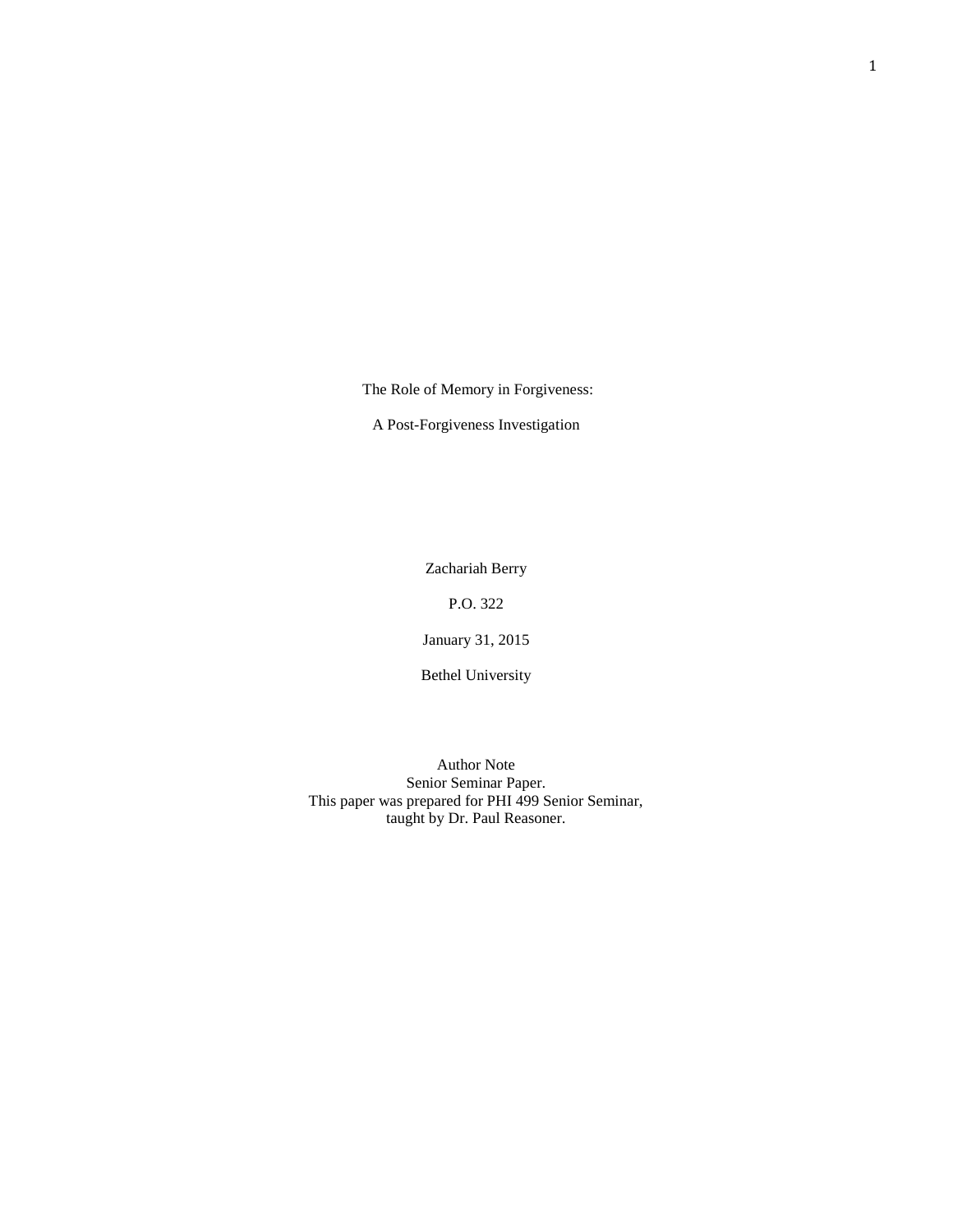There is a fundamental importance and value in maintaining a memory of wrongs done in the past. What do we do, however, when we think that we have forgiven someone, but aspects from the past wrong continue to manifest in our conscious awareness? Some may argue that the victim ought to suppress the memory of the wrong. Yet, as I maintain, doing so causes the victim to lose the moral value associated with the memory of the wrong. Maintaining the memory of a past wrong, however, may cause the victim to reexperience the negative emotions corresponding to a past wrong subsequent to the delivery of forgiveness. How ought the victim respond to the re-experiencing of negative emotions after they have already forgiven the wrongdoer? Though there are various philosophical models of forgiveness, most share two primary issues raised by remembering a past wrong, its negative corresponding emotions, or the re-experiencing of negative emotions corresponding to a past wrong. In this paper I shall suggest that given the nature of memory, the mere remembering of a past wrong and its corresponding negative emotions is not a sufficient condition for believing that one has not offered legitimate forgiveness to the wrongdoer when legitimate forgiveness was delivered at time  $x$  in the past.<sup>1</sup> Further, I shall suggest that the re-experiencing of negative emotions that correspond to a past wrong are not indicative of whether or not the forgiveness delivered was legitimate. In the end I shall put forth a position of the process of forgiveness that conceives of the delivery of forgiveness while considering the memory-related issues respectively.

#### **Memory of a past wrong and the corresponding negative emotions**

There are a variety of models of forgiveness that have been advanced by philosophers working to construct and refine conceptions of forgiveness. Jeffrie Murphy puts forth a model suggesting that forgiveness consists in the foreswearing of vindictive passions associated with the wrong.<sup>2</sup> Charles Griswold argues that both the victim and the wrongdoer must meet certain conditions to fulfill what he calls paradigmatic forgiveness viz., the perfect fulfillment and delivery of forgiveness.<sup>3</sup> In Murphy, Griswold's and other prevailing philosophical models of forgiveness, two issues persist: how do we respond to the consistent remembering of a past wrong and the corresponding negative emotions?

<sup>&</sup>lt;sup>1</sup> I do not intend on putting forward a standard by which every instance of forgiveness must meet. Rather, my aim is to show that if one did forgive in the past, the persistence of the memory of the past wrong is not indicative of the legitimacy of the forgiveness delivered.

<sup>2</sup> Jeffrie G. Murphy, *Getting even: forgiveness and its limits* (Oxford: Oxford University Press, 2003). <sup>3</sup> Charles L. Griswold, *Forgiveness: a philosophical exploration* (New York, NY: Cambridge University Press, 2007).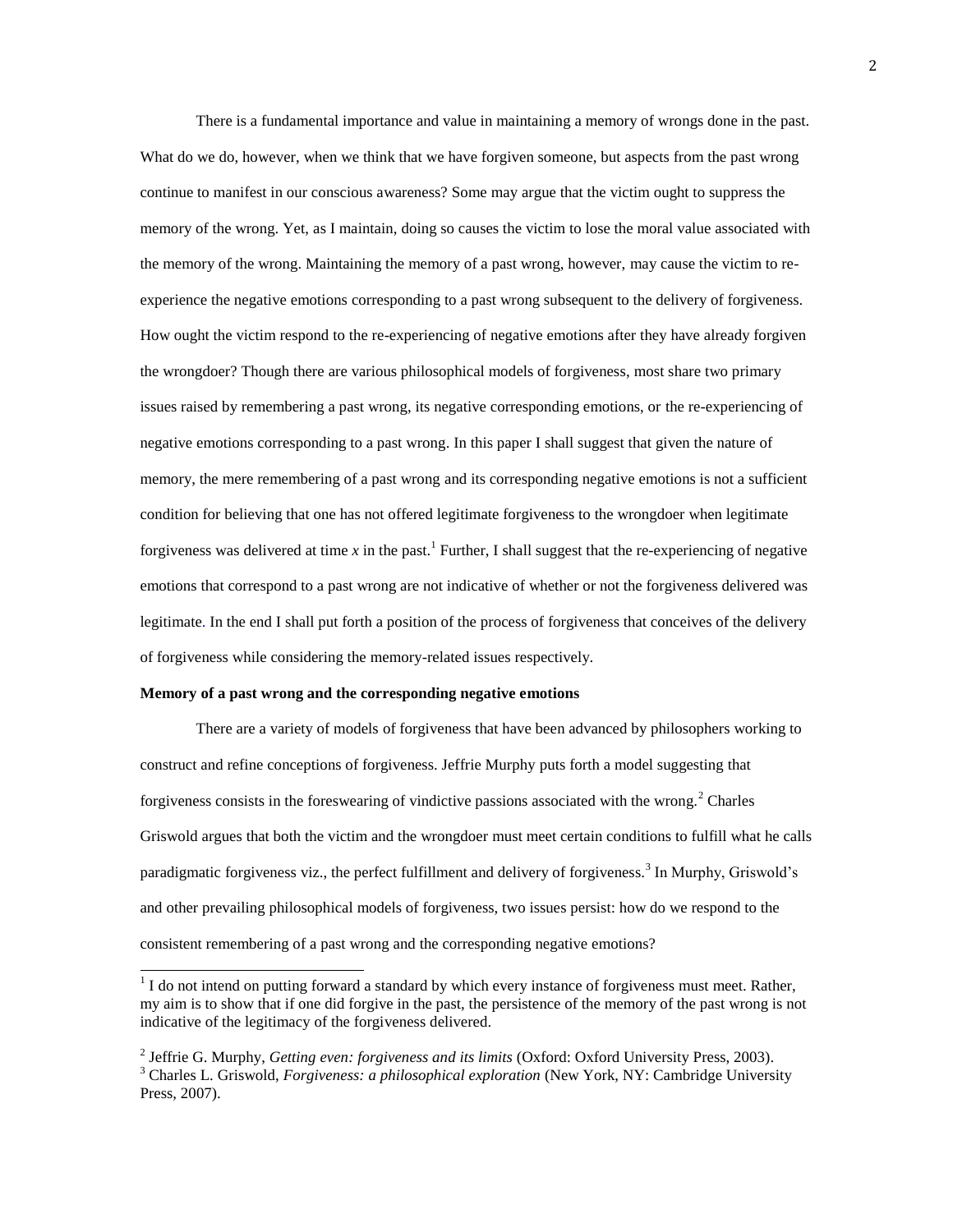When a wrong is done to a person, reactive feelings manifest automatically as a result of the wrong. These reactive feelings may include anger, resentment, hatred, and the desire for revenge; and are called vindictive passions by Jeffrie Murphy.<sup>4</sup> According to Margaret Walker, however, there may exist a multiplicity of emotional states either in place of or alongside the vindictive passions that manifest as a result of being wronged. Such emotional states, she claims, may include "disappointment, hurt, heartbreak, sadness, despair, pessimism, mistrust, helplessness, and hopelessness; also disgust, anguish, shame, guilt, humiliation, fear, or terror.<sup>35</sup> Both vindictive passions and non-vindictive emotions are negative emotions that react to wrongdoing. For the sake of this paper, I will refer to Walkers list of emotional states as nonvindictive emotions and shall use the term "negative emotions" when referring to the range of emotions that a victim may experience in response to wrongdoing.<sup>6</sup>

Victims do not choose how to react to an event. Rather, they choose what to do with the emotions that arise as a result of the event. These reactive emotions that correspond to an event in the past are remembered alongside the memory of the event. As a result, the memory of a past wrong may be painful for a victim as it brings about the corresponding negative emotions. Remembering an event after forgiveness has been delivered may therefore cause the victim to speculate on the meaningfulness and validity of the forgiveness. This speculation may make the victim less apt to reconstruct the moral relationship that was damaged as a result of the wrongdoing.<sup>7</sup> Even though the victim may remember forgiving the person, they may bring into question the legitimacy of their forgiveness as a result of the constant remembering of the past wrong due to the plethora of negative emotions that are attached to the memory of the wrong.

Some may argue that suppressing the event will avoid memory-related issues altogether. I argue against this idea, however, because there is value in maintaining a memory of past wrongs. Jeffrey Blustein

 $6$  This will include vindictive passions and non-vindictive emotions.

<sup>7</sup> While the victim may doubt the legitimacy of their forgiveness they may also doubt the possibility that the wrongdoer is actually forgivable. I will address the doubts of the legitimacy of the delivery of forgiveness that the victim experiences, but I will not address the speculation that the wrongdoer is potentially unforgivable in this paper.

 4 Jeffrie G. Murphy, *Getting even: forgiveness and its limits* (Oxford: Oxford University Press, 2003).

<sup>5</sup> Margaret Urban Walker, *Moral repair: reconstructing moral relations after wrongdoing*. (Cambridge, UK: Cambridge University Press, 2006).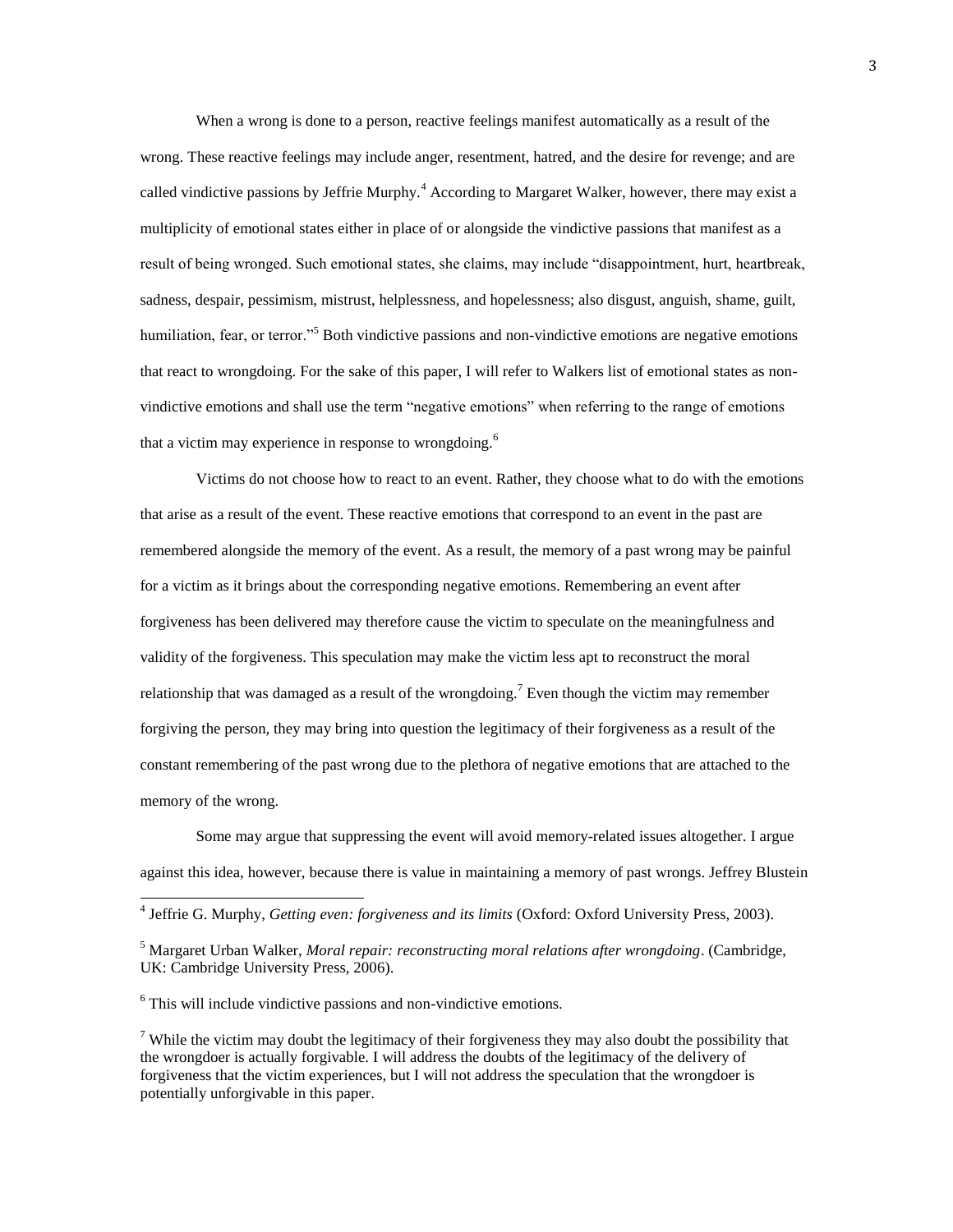suggests that there is a fundamental importance in committing to memory negative emotions and the wrongs that they correspond to.<sup>8</sup> He states that there may be moral reasons for a victim to remember the wrong committed against them or others, and there may also be moral value in not forgetting the wrong. For example, commemoration serves a society or aggregate of a population in helping to sustain the memory of the victims of a wrong while bringing about moral awareness of the past abuses that were carried out. Remembering past abuses is important because the memory allows a person or community to continue to protest against the wrongs committed when negative emotions that correspond to a wrong arise. Blustein states:

Memories of wrongdoing, when sustained, provide the basis for the pursuit of other worthwhile goals, one of which is helping present and future generations avoid a repetition of the earlier violence and injustice. Another is that remembering the victims who did not survive is one way of giving them the honor that they deserve and that we, as individuals or members of families or communities, owe them.<sup>9</sup>

Similarly, I would argue that this importance extends to the individual level. At the individual level, maintaining a memory of past wrongs committed against ones self and the corresponding non-vindictive emotions is important for purposes of future self-protection, wise decision-making among other things. For example, say a woman is beaten by her boyfriend of five years. He was drunk when he hit her and it was the first time such an event had ever occurred. Given the dynamic between the two (the five year build of intimacy and friendship), it is in her best interest to remember the wrong and the non-vindictive emotions that correspond to the wrong for the sake of wise future decision-making. This may include avoiding him when he drinks alcohol or leaving him altogether despite the overwhelming positive emotions stemming from their five years together. Not doing so may lead the positive emotions to overshadow the nonvindictive emotions attached to the memory of the wrong thereby causing her to make unwise decisions making her vulnerable to further harm. Understanding what memory is and how it functions will bring us closer to understanding the continual remembering of a past wrong and the corresponding negative emotions.

<sup>&</sup>lt;sup>8</sup> Blustien is not lumping vindictive passions as I am in this paper. He is using the term "negative emotions" to account for the non-vindictive emotions that are experienced. See Jeffrey Blustein, "Forgiveness, commemoration, and restorative justice: The role of moral emotions," Metaphilosophy 41, (2010): 582- 617.

<sup>&</sup>lt;sup>9</sup> Jeffrey Blustein, "Forgiveness, commemoration, and restorative justice: The role of moral emotions," Metaphilosophy 41, (2010): 582-617.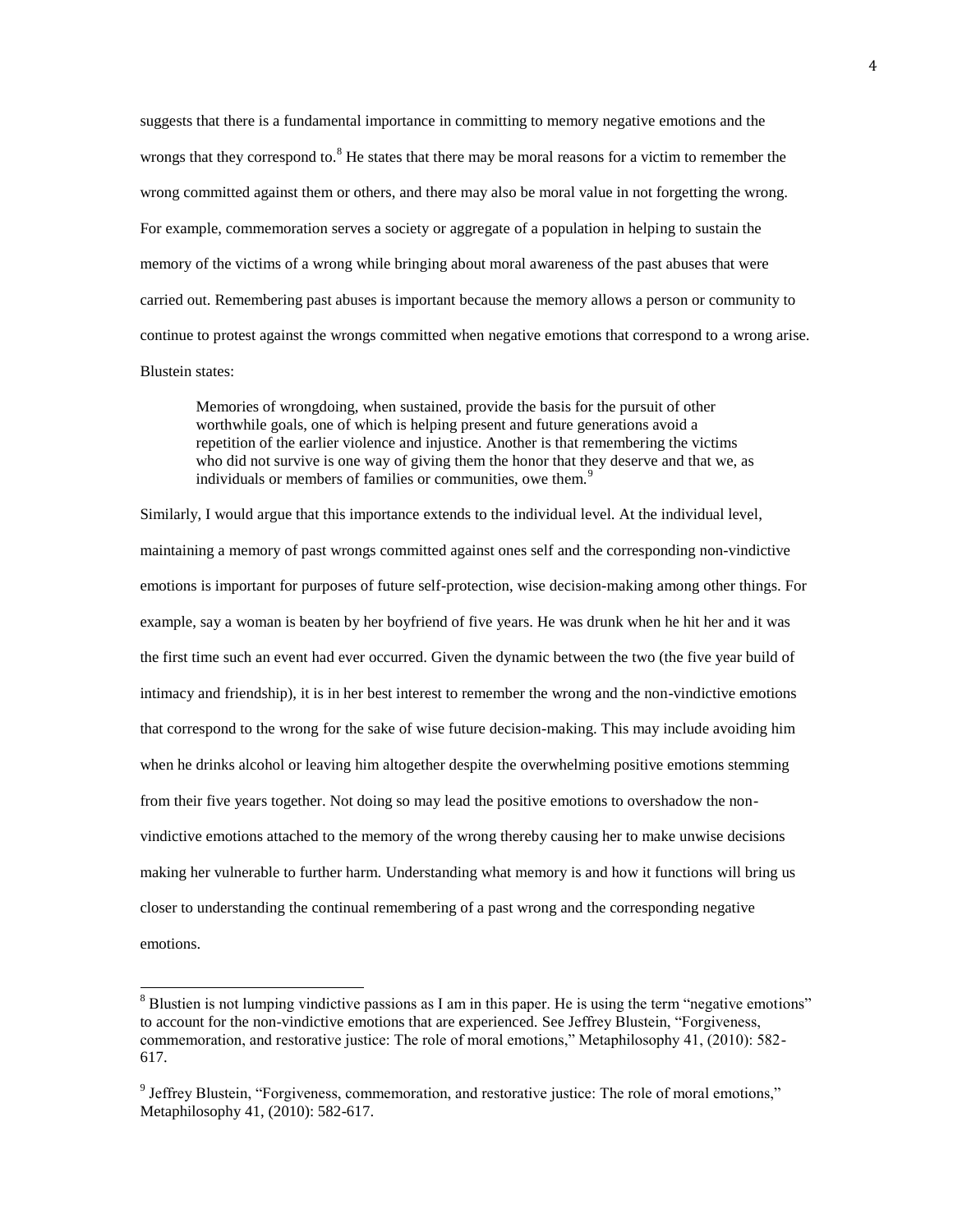## **Memory: What is it?**

 $\overline{a}$ 

Contrary to popular conceptions of memory, memory is not a large vault within our minds that is sifted through when voluntarily looking for facts or information from past experiences. Rather, memory refers to the variety of cognitive processes by which individual's retain information and reconstruct past experiences.<sup>10</sup> It can be thought about as the reconstruction of information from elements that exist in different areas of our brain.<sup>11</sup> One such process is short-term memory (STM), the memory for an event or stimulus that is maintained for a short period of time by means of the working memory, which holds information to the extent that we need it. For example, where one parks their car in a parking garage will be entered into the STM, sustained by the working memory until it has been exhausted, and then let go upon arriving at the vehicle. Another process is long-term memory (LTM), which is the process of consolidating short-term memories to make them permanently accessible. Information (e.g. past events or facts) is encoded into the LTM through the hippocampal formation, which ensures that neurons firing together to produce a specific experience will fire together again to reconstruct the original experience.<sup>12</sup> Information that is encoded in terms of its meaning or implication will be remembered better.<sup>13</sup> Furthermore, memories of emotional events, particularly those that elicited a stronger emotional response, will persist longer than emotionally neutral events.<sup>14</sup>

Long-term memories are typically categorized into two distinct types of remembering.<sup>15</sup> First, there is *declarative memory*, in which the rememberer seeks out information or past experiences that are explicitly available to the individual. There are two distinct types of memories within declarative memory

<sup>&</sup>lt;sup>10</sup> John Sutton, "Memory," in *The Stanford Encyclopedia of Philosophy*, ed. by Edward N. Zalta (2012).

<sup>11</sup> Endel Tulving, "Memory: An overview," in *Encyclopedia of Psychology*, ed. by Alan Kazdin vol. 5 160 (American Psychological Association and Oxford University Press, Inc., 2000).

<sup>&</sup>lt;sup>12</sup> "The Principles of Memory," in *The Brain Book: An Illustrated Guide to Its Structure, Function and Disorders*, (London: Dorling Kindersley Publishing, Inc., 2009).

<sup>13</sup> Scott C. Brown and I. M. Fergus Craik, "Coding processes," in *Encyclopedia of psychology,* ed. by Alan Kazdin vol. 5 163 (American Psychological Association and Oxford University Press, Inc., 2000) <sup>14</sup> Jeffrey Blustein, "Forgiveness, commemoration, and restorative justice: The role of moral emotions," *Metaphilosophy* 41, (2010): 582-617; Gordon H. Bower, "How might emotions affect learning?," in *Sven-Åke Christianson*, 3-31 (Hillsdale, NJ: Lawrence Erlbaum Associates Inc., 1992).

 $15$  The following categories of memory are often referred to as involuntary/voluntary memories, explicit/implicit memories among other names.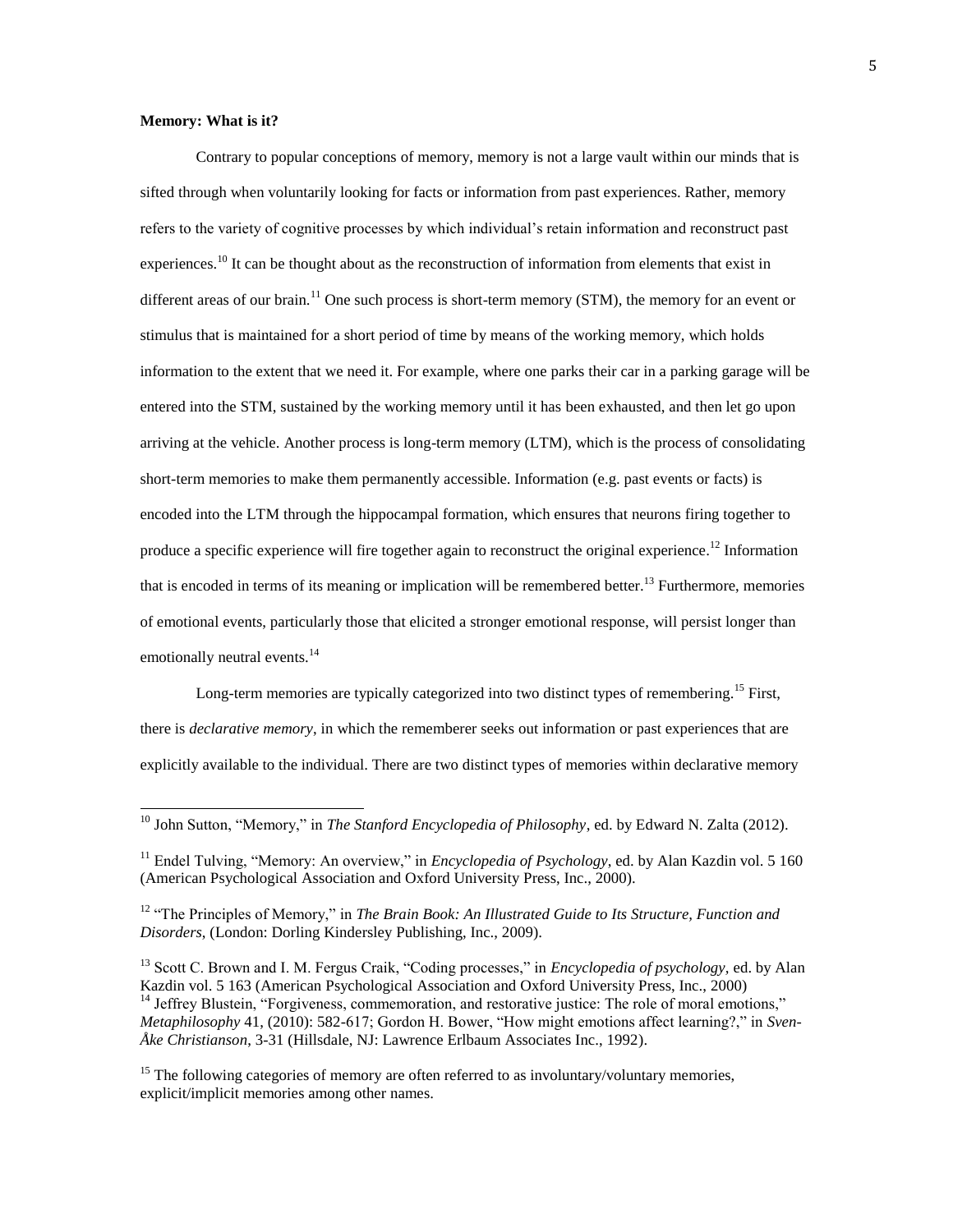viz., *semantic memory*, which is the recollection of facts that underlie our general knowledge of the world irrespective of context; and *episodic memory*, the memory of experienced events and episodes that occurred in time.<sup>16</sup> The second type of memory is known as *non-declarative memory*, which includes perceptions, responses to stimuli, and motor learning not at the conscious level of awareness. This type of remembering involves things done by habit, such as riding a bicycle or typing. Typically, we have learned these sorts of activities and have encoded them in a way that requires little conscious energy to execute them.<sup>17</sup> Upon understanding the types of memory, their function and process, it is important to also address what a memory is.

Within the study of memory, there have remained two competing views concerning the nature of a memory. One view is the representative theory of memory (RTM), which claims that all memories are representations of things in the past. According to the RTM view, the memory of a past event is the present existence of a representation of that past event. This view opposes the idea that memories are direct experiences of past events, as it seems impossible to directly experience an event that no longer exists in the present. When an event occurs, a "trace" is left somewhere in a particular area of the brain that is representative of that experience. This trace allows the rememberer to reconstruct and remember the event. When one remembers an event, the object of that memory is the images or representations of the event that is brought to immediate awareness, allowing one to recall the event being remembered (e.g. bringing about the image of the birthday cake from ones birthday three years ago).<sup>18</sup> The other dominant view in the work of memory is the direct theory of memory  $(DTM)^{19}$ , which states that a memory is the immediate knowledge of things past. Thomas Reid, the pioneer of this view, claimed that we remember a thing as it has been directly perceived by the senses. He contends that information would never be remembered if it was not directly committed to memory at the time of perception. Therefore, memory consists in the direct

<sup>&</sup>lt;sup>16</sup> The words "episodic" and "semantic" used to define the two types of memory are interchangeable with a variety of other words denoting the exact same thing. John Sutton, "Memory," in *The Stanford Encyclopedia of Philosophy*, ed. by Edward N. Zalta (2012).

<sup>&</sup>lt;sup>17</sup> Neil R. Carlson, "Learning and memory," in *Physiology of behavior*, ed. by Jessica Mosher 11th ed. (Pearson Education, Inc., 2013).

<sup>18</sup> David Hume, *A Treatise of Human Nature* (1739); Bertrand Russell, *The Analysis of Mind* (London: Allen & Unwin Limited, 1921).

<sup>&</sup>lt;sup>19</sup> Sometimes referred to as *Naïve Realism* (see Encyclopedia of Philosophy).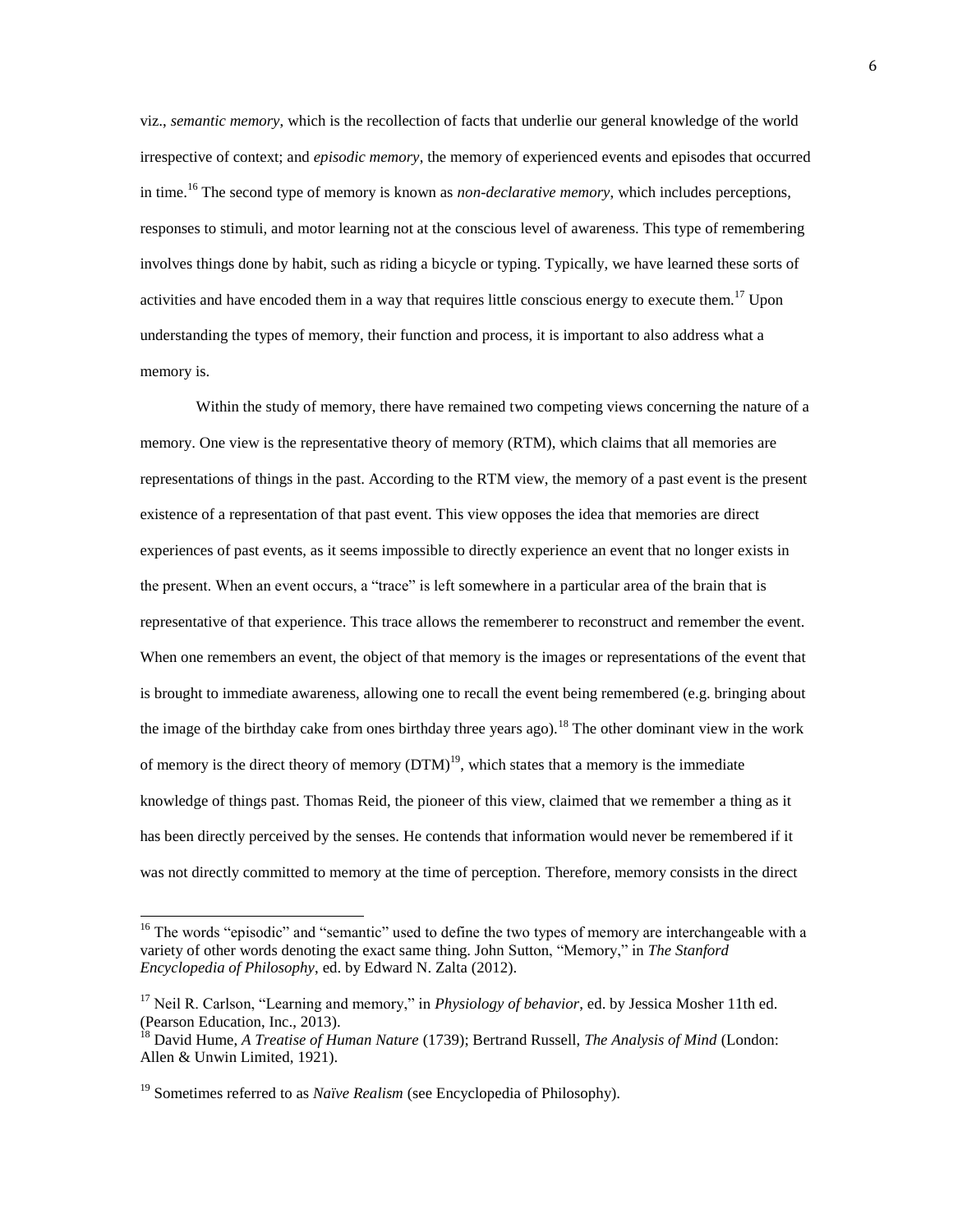experience of events that occurred in the past.<sup>20</sup> A representative view of memory is the most widely accepted position within contemporary cognitive science of memory and philosophical thought on memory.<sup>21</sup> For the sake of this paper, I will maintain that memories of past wrongs are representations of the event that occurred in the past.

#### **Nature of the memory of past wrongs and the corresponding negative emotions**

Emotional experiences may cause the memory of the experience to persist longer than other types of memories. Memory encoding and consolidation of events occurs without our conscious effort. When we experience an emotional event, the event will be encoded automatically and the emotions corresponding to that event will attach to the memory. For example, my high school graduation was a joyous occasion. Therefore, happiness has been encoded with the memory of my graduation and will be remembered when I remember the event. In the same way, when a wrong is committed against an individual the emotions manifesting in response to the wrong will be remembered alongside the event. The remembered event can be recalled in a variety of ways.

On the one hand, the victim may remember facts of the wrong from the past, such as the series of events that led up to and were a key part of the wrong. They may also remember the negative emotions that correspond to the past wrong; such as sadness, anger, or disappointment that manifested in response to the wrong committed against them. Both the facts and emotions of past wrongs are encoded together and can be remembered voluntarily or involuntarily. For example, the victim may choose to remember the wrong at a certain point in time in order to better understand the series of events that led up to the wrong committed against them. On the other hand, however, the victim may involuntarily remember the event through cues in their environment. For instance, driving past the restaurant where one was physically abused may automatically bring about the memory of the wrong committed against them. This type of remembering occurs outside of the victim's control, as the memory was brought to fruition by the cues in their environment, which mapped onto their memory of the event. $^{22}$ 

<sup>&</sup>lt;sup>20</sup> Thomas Reid, *Essays on the Intellectual Powers of Man* (1785); Thomas D. Senor, "Epistemological Problems of Memory," in *The Stanford Encyclopedia of Philosophy*, ed. by Edward N. Zalta (2014).

<sup>21</sup> John Sutton, "Memory," in *The Stanford Encyclopedia of Philosophy*, ed. by Edward N. Zalta (2012). <sup>22</sup> Søren R. Staugaard and Dorthe Berntsen, 2014. "Involuntary memories of emotional scenes: The effects of cue discriminability and emotion over time." *Journal of Experimental Psychology: General* 143, (2014): 1939-57.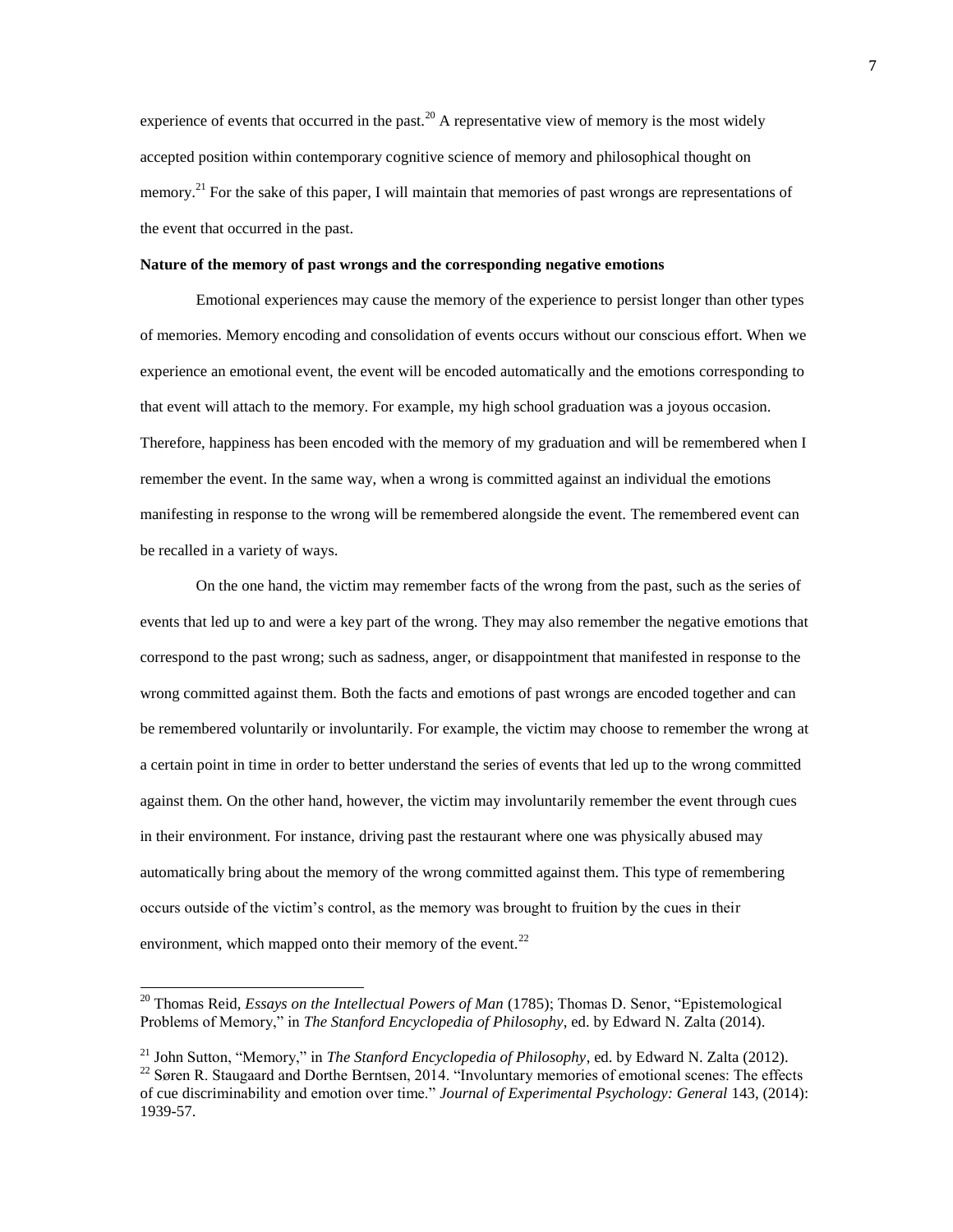So what does all this tell us about the remembering of past wrongs? By understanding the process of memory recollection, we know that the remembering of past events, especially past events that are emotionally salient (e.g. the memory of being wronged in the past), is a natural product of our cognitive processes. Therefore, judging the validity of delivered forgiveness due to the continual remembering or persistent memory of a past wrong is untenable. Suppose the contrary to be true. If an individual continued to remember an aspect of a past vacation, they would have to question the actuality of that remembered occurrence. This would be a devastating way to live life given the amount of persistent memories that we have and thoroughly enjoy believing to be true.

Further, though research in the field of memory does indicate that some information can be encoded inaccurately,<sup>23</sup> we are justified believing what is remembered from past experiences to be true.<sup>24</sup> This is the case because in order to attain knowledge, there must be a general reliability of memory. We cannot successfully communicate or live productive lives if we are constantly testing every bit of knowledge that we remember.<sup>25</sup> In light of this, the remembering of a past wrong and the negative emotions that correspond to the wrong is an insufficient condition for asserting that the victim failed to offer valid forgiveness to the wrongdoer.<sup>26</sup>

### **Re-experiencing of vindictive passions that correspond to a past wrong**

 $\overline{a}$ 

Yet, the remembering of past wrong presents an additional issue. That is, maintaining a memory of a past wrong leaves the victim vulnerable to re-experiencing the negative emotions associated with the wrong. How ought an individual respond to the re-experiencing of negative emotions corresponding to a wrong don in the past? Re-experiencing the negative emotions may cause the victim to question the

<sup>&</sup>lt;sup>23</sup> Elizabeth Loftus, "Planting Misinformation in the Human Mind: a 30-year investigation of the malleability of memory," *Learning and Memory* 12, (2005): 361-366.

<sup>24</sup> Sue Campbell, *Relational Remembering: rethinking the memory wars* (Lanham, MD: Rowman and Littlefield, 2003); Amanda J. Barnier, John Sutton, Celia B. Harris, and Robert A. Wilson, "A Conceptual and Empirical Framework for the Social Distribution of Cognition: the case of memory," *Cognitive Systems Research* 9, (2008): 33–51.

<sup>25</sup> Thomas D. Senor, Thomas, "Epistemological Problems of Memory," in *The Stanford Encyclopedia of Philosophy* ed. by Edward N. Zalta (2014).

 $^{26}$  That is, failed to meet certain conditions required for the delivery of forgiveness.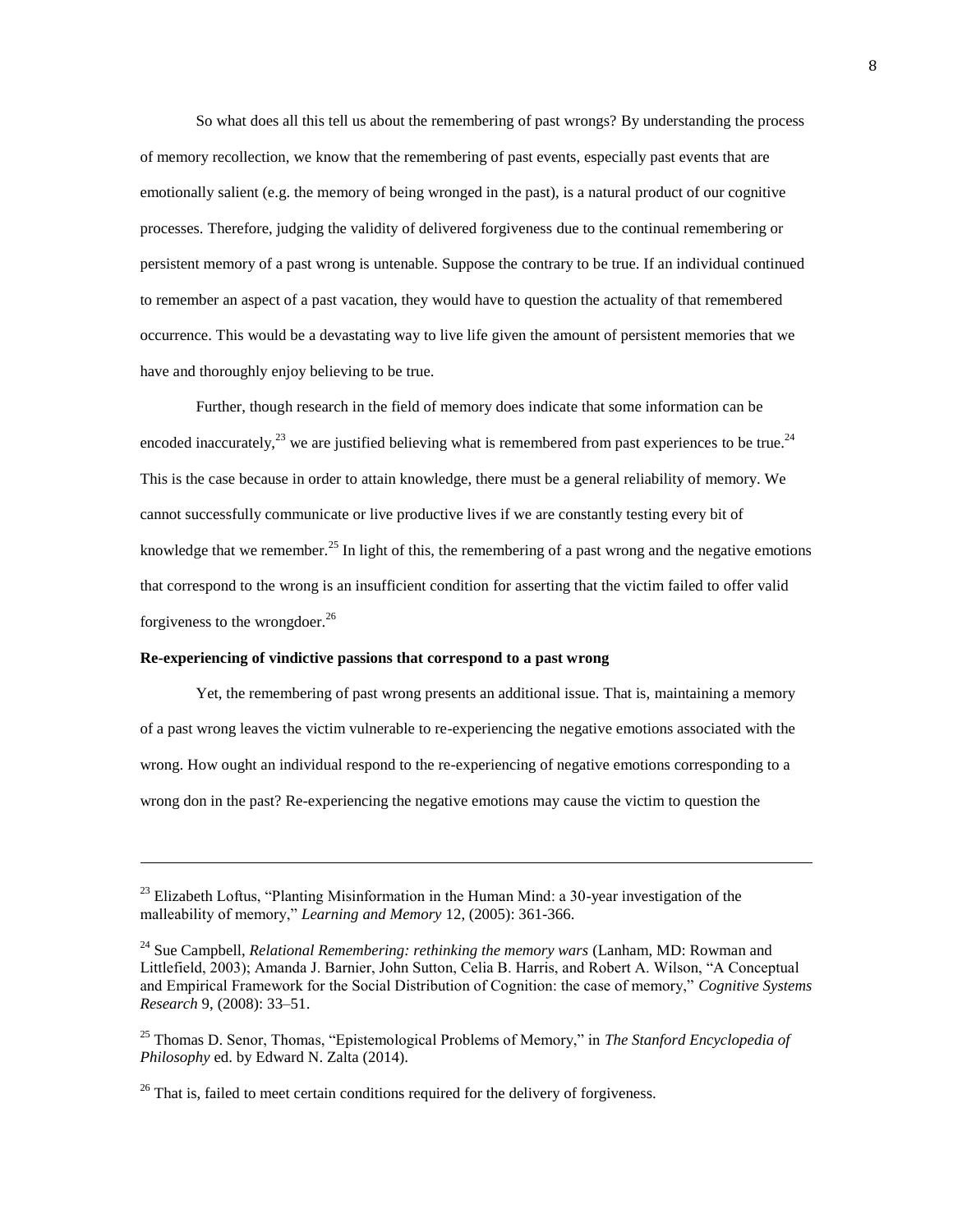legitimacy of their asserted forgiveness and make them less apt to reconstruct the moral relationship that was damaged as a result of the wrongdoing.

First, given the value of remembering a past wrong and its corresponding non-vindictive emotions,<sup>27</sup> it is important to understand the negative emotions that correspond to a past wrong in order to properly maintain a memory of the wrong. In the same way, I argue that a victim should accept reexperiencing non-vindictive emotions. These emotions provide a basis for wise decision-making aimed at preventing future harm. But, the same shouldn't be said of the vindictive passions, as these emotions must be foresworn to fulfill forgiveness. The drudgery lies in properly committing to memory past wrongs in such a way that avoids the re-experiencing of vindictive passions while maintaining the memory of the non-vindictive emotions that correspond to a particular wrong.

Emotions are subjective feelings that manifest in response to events or pieces of information within ones frame of reference.<sup>28</sup> I contend that when a victim foreswears or lets go of the vindictive passions that correspond to a wrong, these emotions become latent. A problem arises, however, as these vindictive passions foresworn by the victim can manifest at time *x* in the future. The latent vindictive passions may be moved from a state of potentiality to an actual re-experiencing within the conscious awareness of the victim. This will occur from either the voluntary or involuntary remembering of a wrong, or from cues within ones environment that stimulate the re-experiencing.<sup>29</sup>

In the case of voluntarily remembering a wrong, a victim may seek to remember a past wrong for *x* reason, thereby causing the latent vindictive passions to involuntarily be brought from latency to actuality as the victim re-experiences the vindictive passions corresponding to the wrongdoing. On the other hand, the victim may voluntarily choose to remember the vindictive passions that correspond to the wrong thereby bringing about the state of mind they were in during that wrong. While the victim may remember being in the state of mind that she was in when experiencing the wrong being committed against her without actually being in that state of mind, the recollection of that memory has the potential to bring about

 $27$  See p. 4.

<sup>28</sup> "Emotion," in *The Columbia Encyclopedia* (New York: Columbia University Press, 2013).

 $^{29}$  The remembering of a past wrong may occur either voluntarily or involuntarily.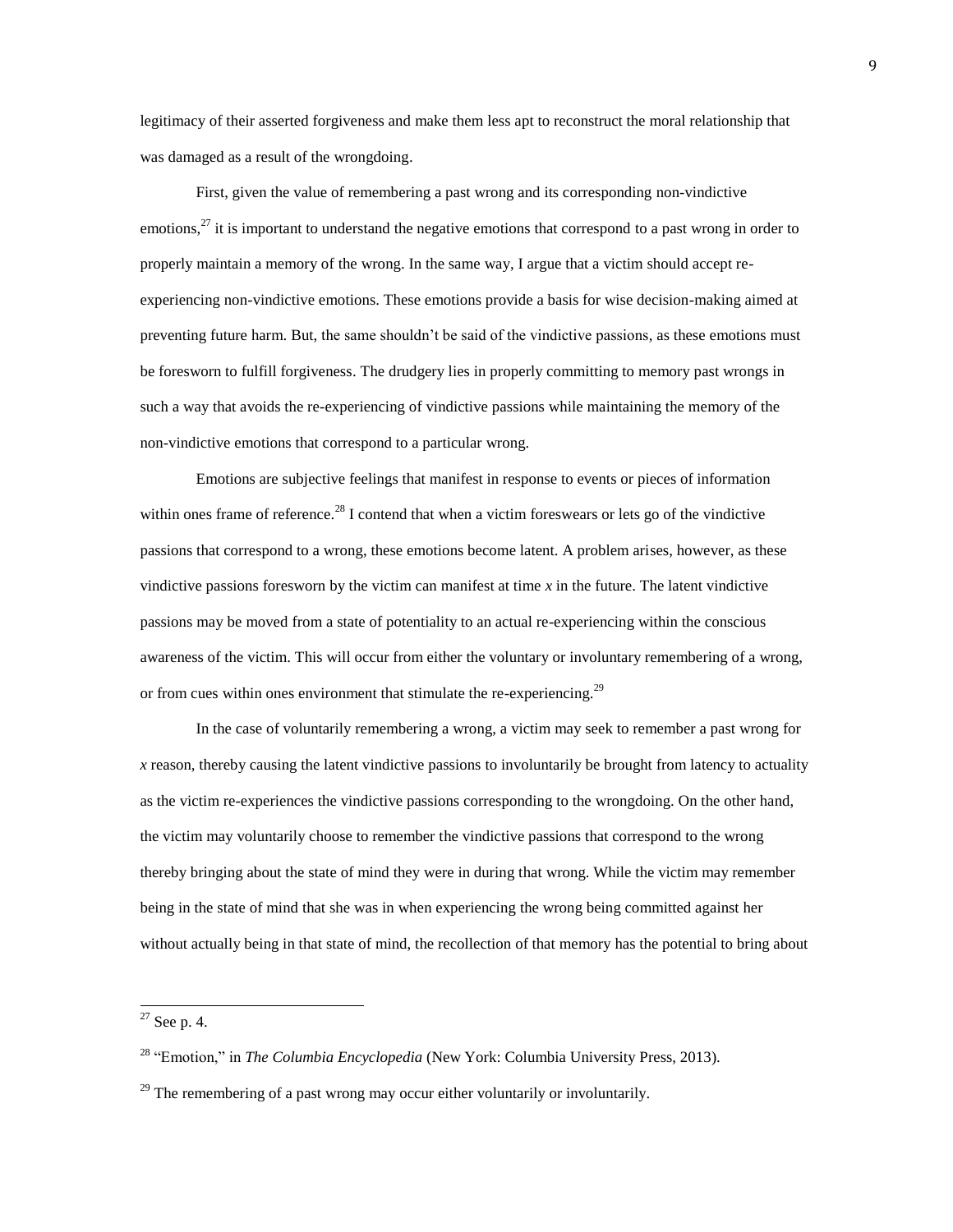the vindictive passions that she remembers experiencing.<sup>30</sup> A person may also re-experience a past emotional state from cues within their environment that are perceived either consciously or subliminally.<sup>31</sup>

These issues seem to arise even in models of forgiveness that require the foreswearing of the vindictive passions arising as a result of being wronged. If a victim foreswears or lets go of the reactive feelings brought about by a wrong, there still remains the potential for a vindictive passion to be reexperienced. Further, an individual can attempt to let go of the corresponding vindictive passions without offering forth forgiveness. This, however, creates problems given the way that memories are encoded and the potential to involuntarily experience vindictive passions that correspond to the encoded memory of the wrong.

The vindictive passions are not standalone emotions. Given the nature of our cognitive processes, emotions experienced as a result of an event will be encoded alongside the memory of the event.<sup>32</sup> Therefore, anytime that a person re-experiences vindictive passions that correspond to a past wrong, the memory of the past wrong will be there as well.<sup>33</sup> Consistent with this principle, the assertion of forgiveness should be encoded in the memory alongside of the vindictive passions and the memory of the event. As we have been examining here, however, the re-experiencing of vindictive passions may not always bring about the remembering of forgiveness. This may be due to the high emotional salience of the vindictive passions in contrast to the lower emotional salience of the delivered forgiveness. As stated above, events that elicited a higher emotional response will persist in memory longer and manifest over and above the remembering of less emotional memories. I suggest that when an individual re-experiences corresponding vindictive passions they should reinterpret the emotional experience and the memory that corresponds to it in light of the forgiveness they have already offered. Empirically, this process is known as

<sup>30</sup> E.J. Furlong, "Memory," *Mind: A Quarterly Review of Philosophy* 57, (1948): 16-44.

 $31$  For example, a person driving past the location where they were physically abused three months prior could cause a re-experience of the emotional state that they were in at that time.

<sup>&</sup>lt;sup>32</sup> Endel Tulving and Donald M. Thomson, "Encoding specificity and retrieval processes in episodic memory," *Psychological Review* 80, (1973): 352-73.

 $33$  A fair response may ask how I can say that one can remember a past wrong without re-experiencing the negative emotions, but one cannot re-experience the negative emotions without remembering the past wrong. I understand the apparent contradiction of this point, but I believe that people are able to remember something from within the past without re-experiencing the emotional state that one was in at the time the event was occurring.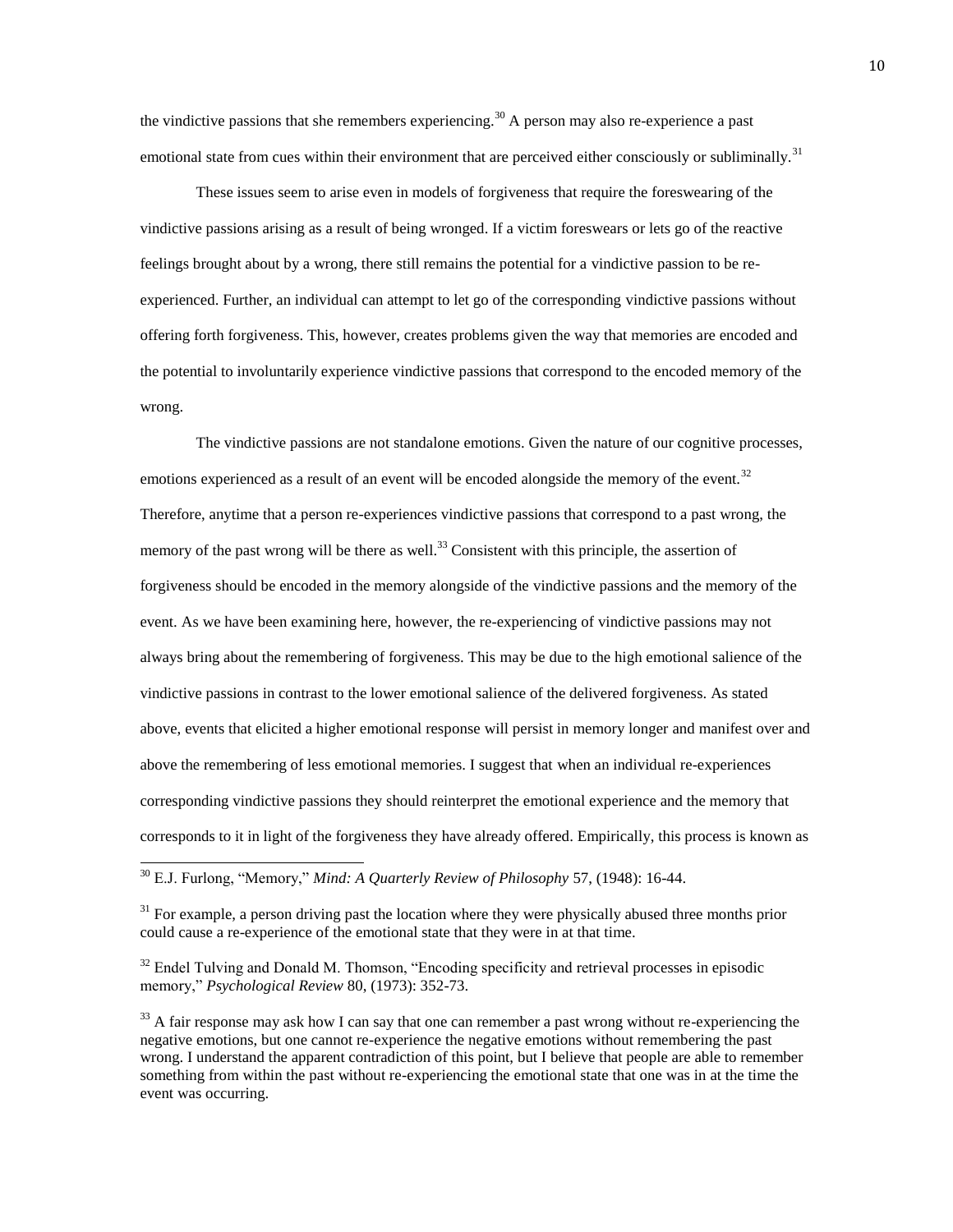the process of reconsolidation, which allows us to modify established memories or connect them to newer memories.<sup>34</sup> As we reinterpret the past event and our emotions that relate to that event, we become able to connect the memory of a past wrong and its corresponding vindictive passions to the forgiveness offered.

I do not believe that reinterpreting an event will certainly be a one-time occurrence. There may be future instances where the victim continues to experience the vindictive passions that correspond to a wrong done in the past. In engaging in the process more than once, I argue that this is a positive step in satisfying emotional self-transformation.<sup>35</sup> Further, it will help the victim to maintain the memory of the wrong in order to reap the moral value of such memory retention.

#### **Model of Forgiveness**

#### **A need for a new model**

 $\overline{a}$ 

In most models of forgiveness, negative emotions that correspond to a particular wrongdoing are addressed. Typically, models of forgiveness suggest that the foreswearing of vindictive passions corresponding to a wrong is a necessary condition of forgiveness.<sup>36</sup> While I submit that this is right, the issues raised by remembering the wrong and the corresponding negative emotions with the potential of reexperiencing the negative emotions still remain even after forgiveness and the foreswearing of the corresponding vindictive passions has occurred. While Blusteins model of forgiveness takes into account the issues brought about from the re-experiencing of negative emotions that correspond to a past wrong, his account fails to offer a position on how an individual ought to handle the re-experiencing of the negative emotions that correspond to the wrong. He suggests that some emotions that arise subsequent to the offering of forgiveness to a wrongdoing are quasi-protests against the wrongdoing. These protests, as are all protests, are communicative acts intended to help the wrongdoer understand the victim's response in hopes of eliciting an appropriate response from the wrongdoer viz., the seeking of forgiveness.<sup>37</sup>

<sup>34</sup> Neil R. Carlson, 2013. "Learning and memory," in *Physiology of behavior*, ed. by Jessica Mosher 11th ed. (Pearson Education, Inc., 2013).

 $35$  See p. 15–16 for an exposition of emotional self-transformation.

<sup>36</sup> For examples, see Margaret Walker's *Moral Repair*, Jeffrie Murphy's *Getting Even: Forgiveness and its Limits*, Charles Griswold's *Forgiveness: A Philosophical Investigation*, and Bishop Butler's sermon *On Forgiveness of Injuries*.

<sup>&</sup>lt;sup>37</sup> Jeffrey Blustein, "Forgiveness, Commemoration, and Restorative Justice: The Role of Moral Emotions." *Metaphilosophy* 41, (2010): 582-617.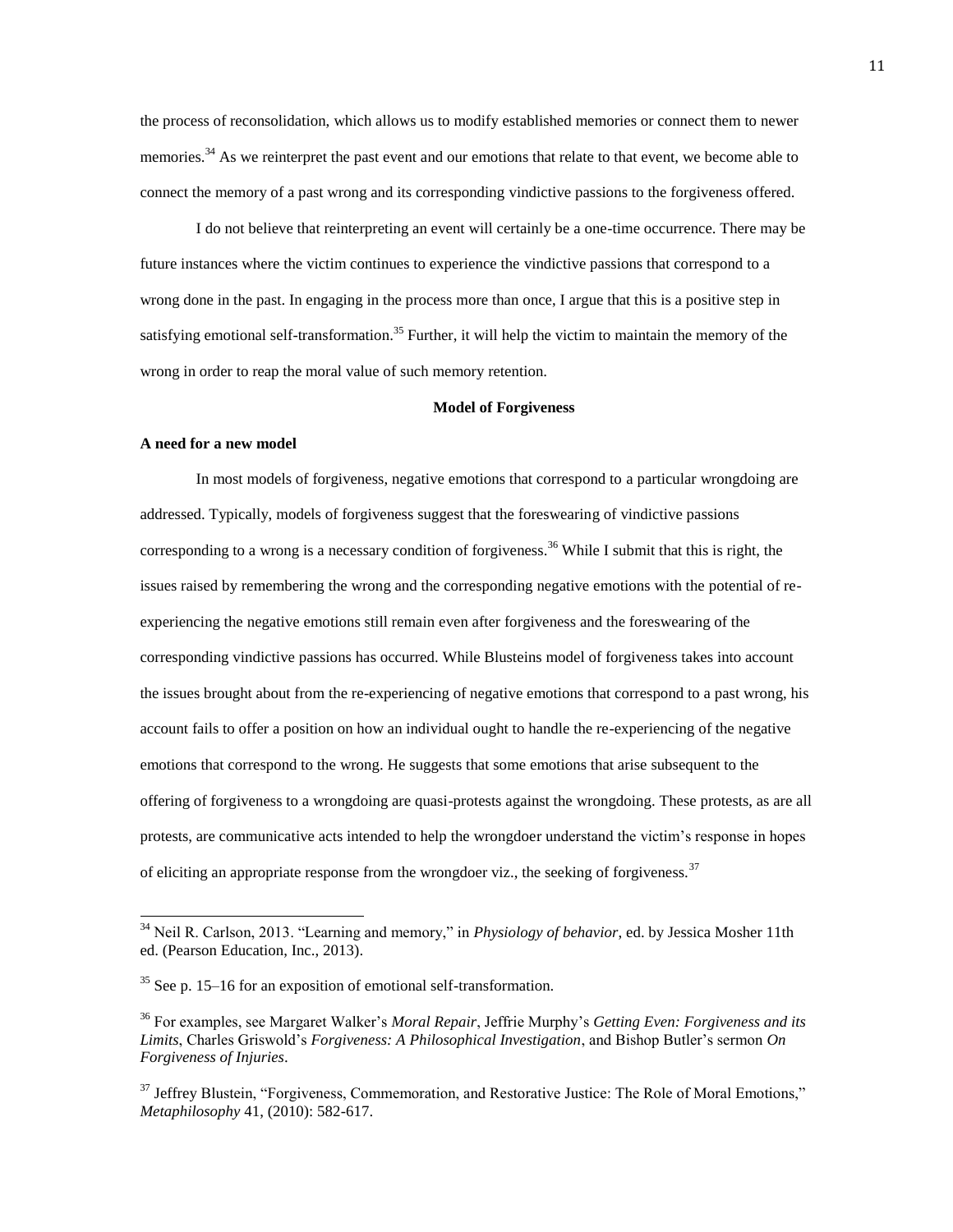I suggest that this account of the emotions that arise in spite of the sincere verbal expression of forgiveness is incomplete as it fails to consider the power of forgiveness and current understandings of our cognitive processes such as the capacity of the mind to bring to awareness emotions and memories that may lead a person to believe something that is not true.<sup>38</sup> In light of the issues related to memory that effect most instances of forgiveness irrespective of the model maintained, I propose a model of forgiveness that better captures the process with respect to these issues.

#### **Framework of the model**

 $\overline{a}$ 

Forgiveness is a reparative process that is both a matter of heart and external actions. In light of this, it is rare to find the process of forgiveness satisfied immediately following the wrong, as there are necessary steps to take that require careful assessment.<sup>39</sup> The following steps, though variable to change depending upon the nature of the victim and that of the situation, include initial assessment of the wrong and the wrongdoer, the heartfelt verbal expression of forgiveness, emotional self-transformation, and relational reconstruction. The ordering of the steps are intentional, as it seems to me *prima facie* that there is a natural progression to them.

In the preliminary step, one must carefully assess the nature of the wrong and the nature of the wrongdoer to get a better understanding for what, if possible, needs to be forgiven of the wrongdoer. The first step in the process of forgiveness is the heartfelt verbal expression of forgiveness, which is done by the victim in order to acknowledge their intention to complete the process and their refusal to hold the wrong against them. In light of this, it seems necessary to be the first step that is taken subsequent to the initial assessment. The final two steps that the victim must take in working towards completing the process of forgiveness are the two most interchangeable, and will be switched depending upon the nature of the victim. My model suggests, however, that following the assessment and the subsequent assertion of forgiveness, emotional self-transformation is likely to be the next step.

Given the implications that follow from the reactive feelings stemming from a particular event, modification of how one sees these feelings is *prima facie* necessary prior to the relational reconstruction.

<sup>&</sup>lt;sup>38</sup> Such as, what they are experiencing indicates that their asserted forgiveness failed to meet certain conditions of forgiveness or that the forgiveness that has not yet been asserted ought not be asserted.

<sup>&</sup>lt;sup>39</sup> Though not impossible; For example the Bishop in Les Misérables depicts forgiveness void of this process.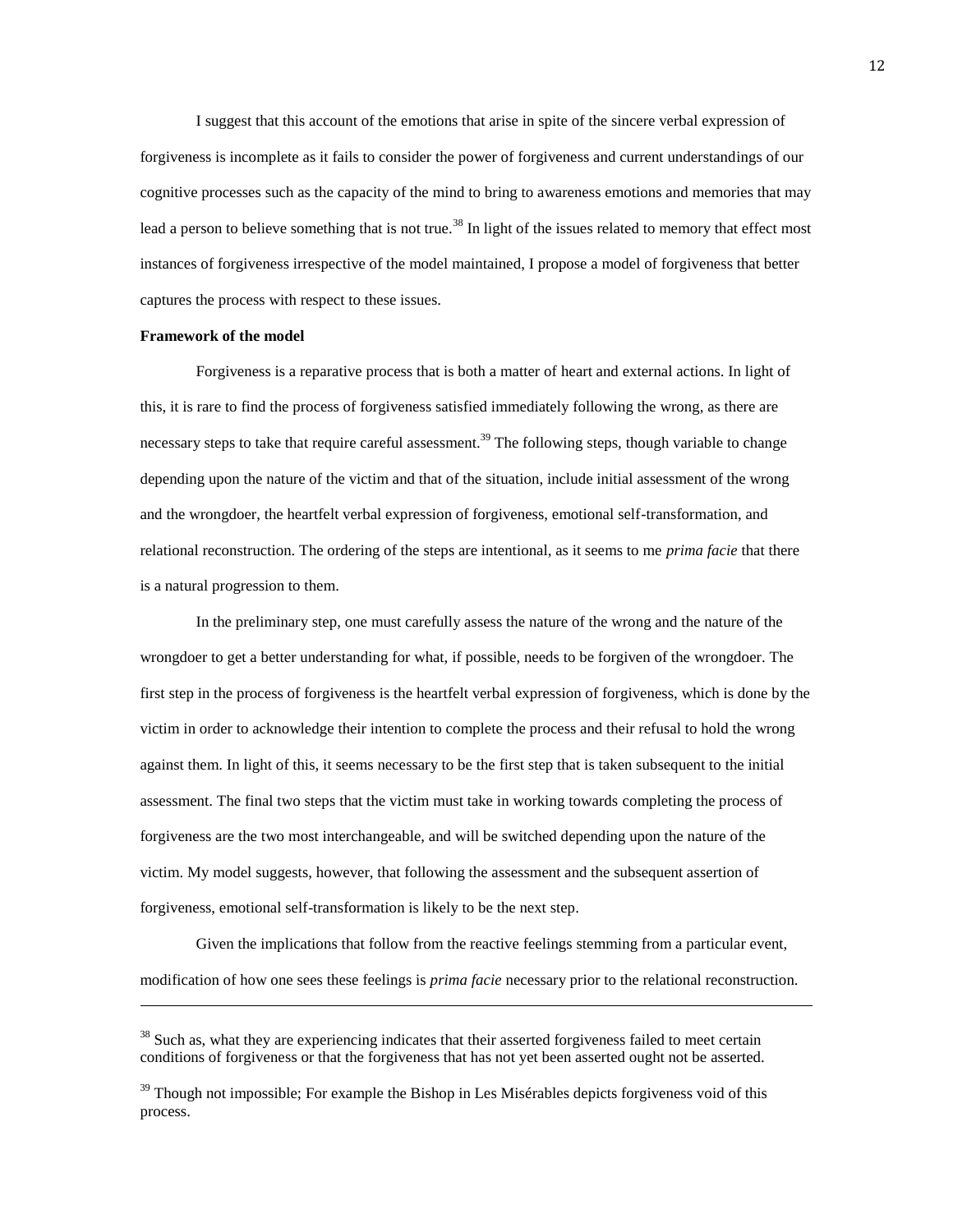The reactive feelings can often cloud a person's judgment concerning the nature of the wrong and that of the wrongdoer. Clouded judgment can negatively impact a person's intention and decision with respect to the relationship reconstruction viz., the final step in the forgiveness process. Furthermore, these reactive feelings, or memory of these feelings when not properly dealt with, can manifest in a way that causes the victim to re-experience the emotions tied to the wrong. This may lead them to believe that they have not forgiven the wrongdoer in spite of their verbal assertion. Therefore, it is imperative to properly let go of the emotions tied to the wrong while maintaining a modified memory of the wrong intended to reduce the likelihood of re-experiencing the negative emotions corresponding to the past wrong. The final step in my model of forgiveness is the reconstruction of the relationship. This step is contingent upon the results of the preceding steps and the initial assessment. Once the moral relationship has been reconstructed, forgiveness has been asserted and emotional self-transformation has taken place, I argue that forgiveness has been fulfilled.

#### **Preliminary step: Assessment**

 $\overline{a}$ 

The initial assessment may include reflection of the event or the wrongdoer. Our ability to jump easily to conclusions that render our judgment inaccurate is the main cause for the necessity of assessment prior to forgiveness. Assessing the wrong prior to the initial delivery of forgiveness also allows the victim to arrive at a conclusion through proper cognitive faculties.<sup>40</sup> The victim must carefully assess the nature of the wrong in relation to the nature and intention of the wrongdoer in order to assess whether or not the offender is humanly forgivable.<sup>41</sup> Isolating either the nature of the wrong or the nature of the offender in assessing the forgivableness of the situation is inadequate as a judgment may be made with insufficient information. For example, a victim could isolate the assessment of the wrong and find its offense so horrific

<sup>&</sup>lt;sup>40</sup> By proper cognitive faculties, I am drawing on the research done on attributional complexity. Those that are more attributionally complex are typically able to make better and more accurate judgments concerning a situation or event. See Carly Johnco, Viviana M. Wuthrich, & Ron M. Rapee, "The role of cognitive flexibility in cognitive restructuring skill acquisition among older adults," *Journal of Anxiety Disorders* 27, (2013).

 $41$  I am not attempting to offer an opinion on whether there are instances where someone is humanly unforgivable. Rather, given that some people interpret certain wrongdoers to be humanly unforgivable, I am allowing for the ability to maintain that position within this model of forgiveness. Determining a wrongdoer to be humanly unforgivable will require something external to this model.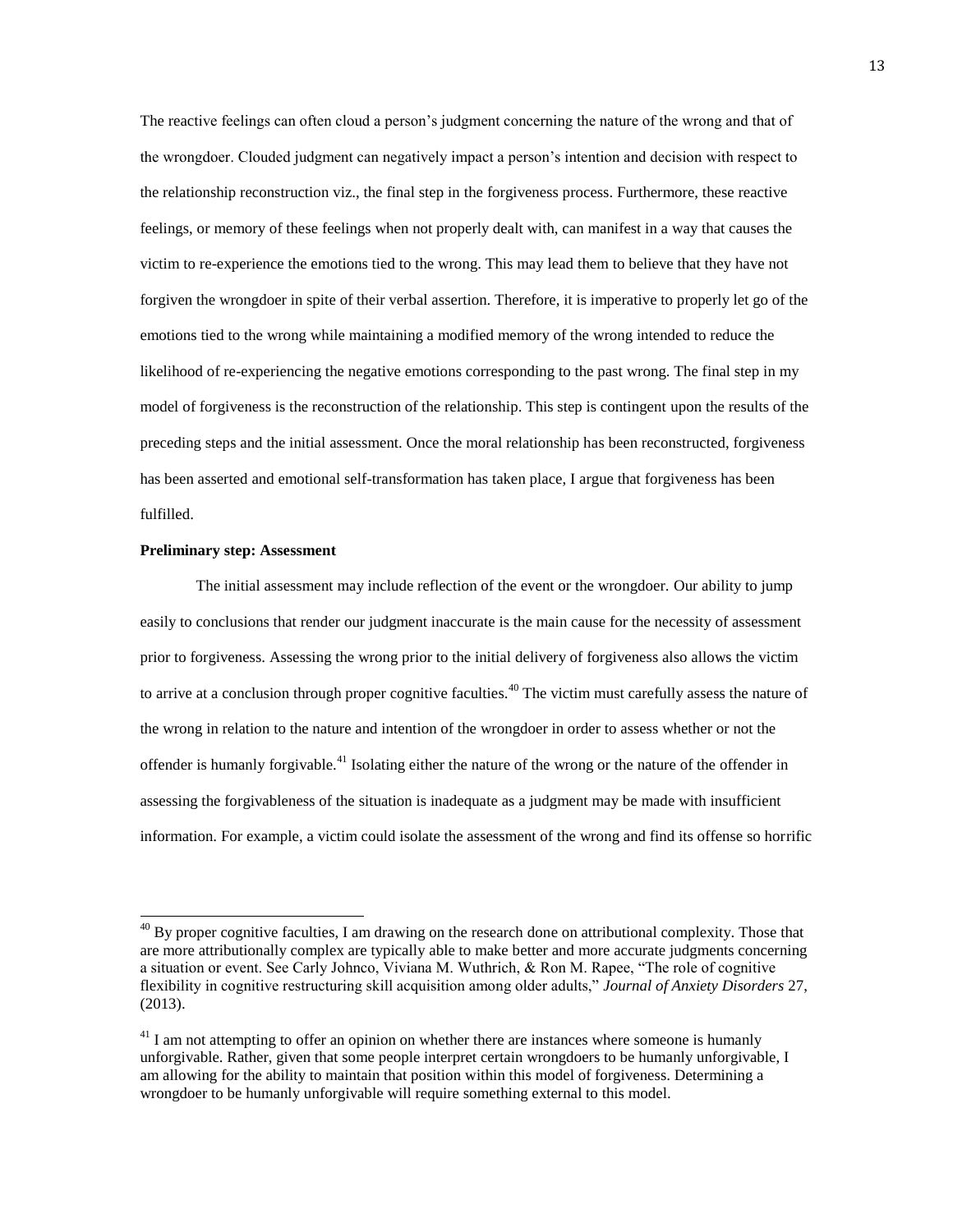that they conclude the offender is unforgivable.<sup>42</sup> The nature of the offender, however, could be such that their actions are physically out of their control due either to mental retardation or a severe deterioration of judgment and control brought about by a growing tumor in their medial prefrontal cortex.<sup>43</sup>

In such cases, understanding the nature of the offender may prompt the victim to see the situation differently, potentially allowing the victim to forgive the offense committed against her. Once it has been determined by the victim that the offender is humanly forgivable, the delivery of forgiveness is variable to the victim. The victim chooses how they will begin the process and whether or not forgiveness will be asserted and procedurally satisfied. Therefore, I contend that careful assessment of the nature of the offense and the nature of the wrongdoer is a necessary precedent to forgiveness.

#### **Part 1: Verbal heartfelt expression**

 $\overline{a}$ 

Forgiveness is a matter of external action. This action is two-fold as it requires a heartfelt verbal expression from the victim to the wrongdoer and a reconstruction of the relationship that has been compromised by the wrongdoer's actions towards the victim. I will first address the verbal expression that is necessary for the process of forgiveness, and then address the reconstruction of the relationship at a later point in the paper.

The sincere verbal expression of forgiveness from the victim to the wrongdoer is a primary component to the delivery of forgiveness, as it serves as a stake-in-the-ground for a person to encode in their memory the point forgiveness was asserted. In so doing, our established memory of the past wrong can be connected to this new memory viz., the stake-in-the-ground that is forgiveness at time *x*. It is of course necessary that this expression be heartfelt and sincere. A mere verbal expression will not suffice in delivering forgiveness as it creates an unjustifiable, subsequent wrong from the hand of the victim. Rather, a sincere expression serves as a marker to the victim indicating that at this point in time forgiveness has been sought.

This expression serves as a necessary starting point to the process of forgiveness. If in the future at time  $x$  the victim remembers the wrong and the corresponding negative emotions or re-experiences the

 $42$  As stated in the preceding footnote, whether or not all wrongdoers are forgivable is a separate investigation that will not be discussed in this paper.

 $43$  See case of murderer, [Charles Whitman,](http://en.wikipedia.org/wiki/Charles_Whitman) whose actions may have been influenced by a tumor in his brain.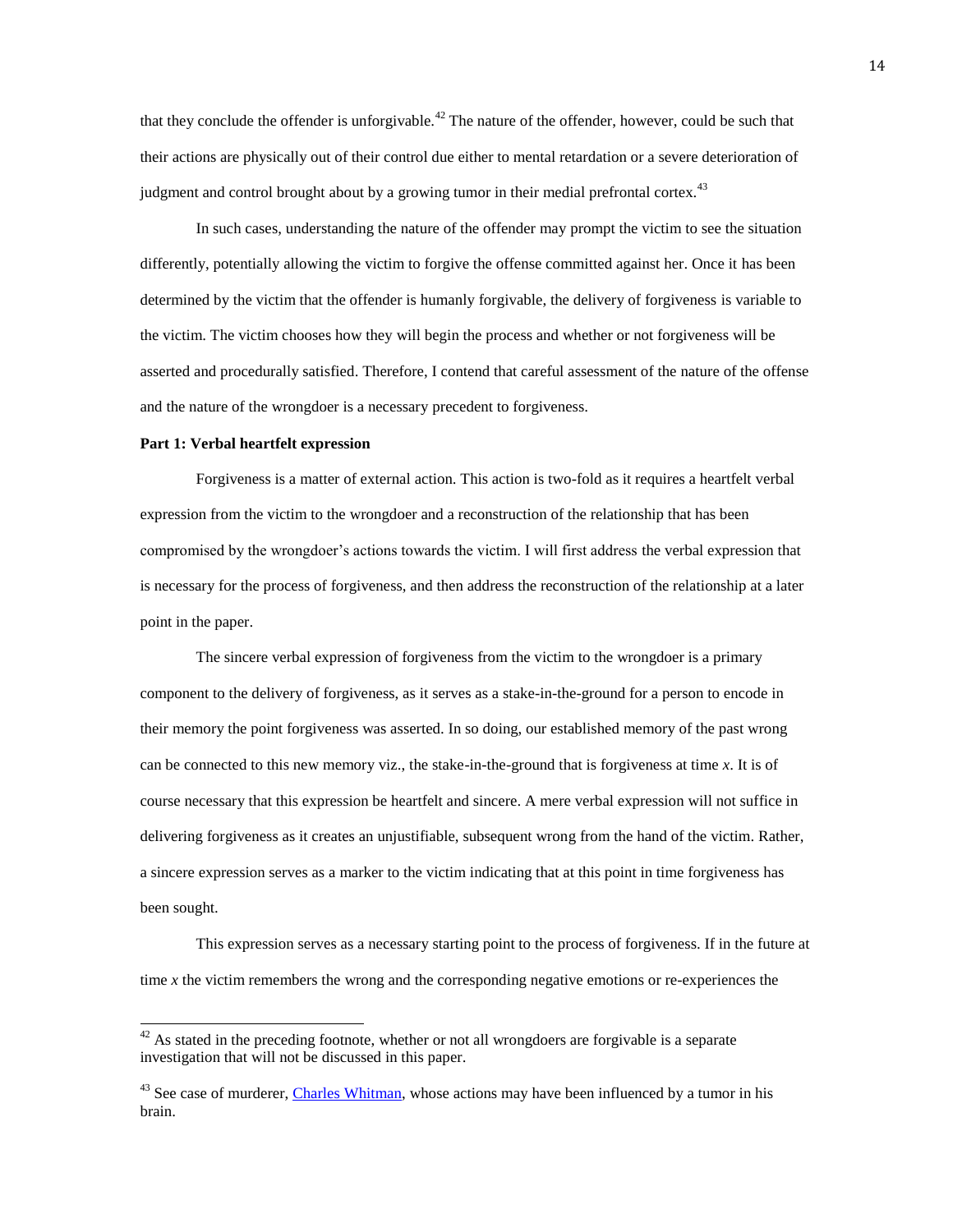negative emotions corresponding to the wrong, their memory will be attached to the verbal expression, "I forgive you", thereby reassuring the victim that they have forgiven the wrongdoer. The issues stemming from the remembering of a wrong and the corresponding negative emotions and the potential reexperiencing of the negative emotions corresponding to the wrong are separate matters that will be addressed in the next section. Despite the issues of memory that exist following the verbal expression, the sincere, "I forgive you" initiates the process of forgiveness.

#### **Part 2: Emotional self-transformation**

 $\overline{a}$ 

Forgiveness is also a matter of the heart. This emotional aspect of forgiveness is concerned with the reactive feelings victims experience in response to the wrongs committed against them. A victim may feel vindictive passions—anger, resentment, hatred, and a desire to seek revenge—or they may experience non-vindictive emotions such as sadness, disappointment, or fear.<sup>44</sup> Part of the process of forgiveness is knowing what to do with the reactive emotions associated with the wrong.

As stated in the preceding step, forgiveness may be asserted by the victim as a token of their willingness to work towards repairing the broken state. But, feelings may often exist long after the process begins. Merely asserting forgiveness to the wrongdoer does not forego the reactive feelings experienced. Once these reactive feelings have manifested, victims are subject to potentially re-experiencing these negative emotions in the future despite asserting forgiveness. Though it is important to accept the nonvindictive emotions re-experienced, one must know how to address corresponding vindictive passions at the outset to avoid re-experiencing these vindictive passions at a future date.

Negative feelings are reactive and come about naturally in response to an event. As stated in the first section, victims do not choose how to emotionally react to an event; rather, they must choose what to do with the reactive feelings. A victim might try to suppress the emotions corresponding to the event as an easy way to cope. The victim may also try to suppress the continual resurfacing of a thought or past emotional state that exists outside of their conscious control, and try to suppress its occurrence. Researchers suggest, however, that the suppressing of a thought or emotional state typically increases the frequency and

<sup>44</sup> Jeffrie G. Murphy, *Getting even: forgiveness and its limits* (Oxford: Oxford University Press, 2003); Margaret Urban Walker, *Moral repair: reconstructing moral relations after wrongdoing*. (Cambridge, UK: Cambridge University Press, 2006).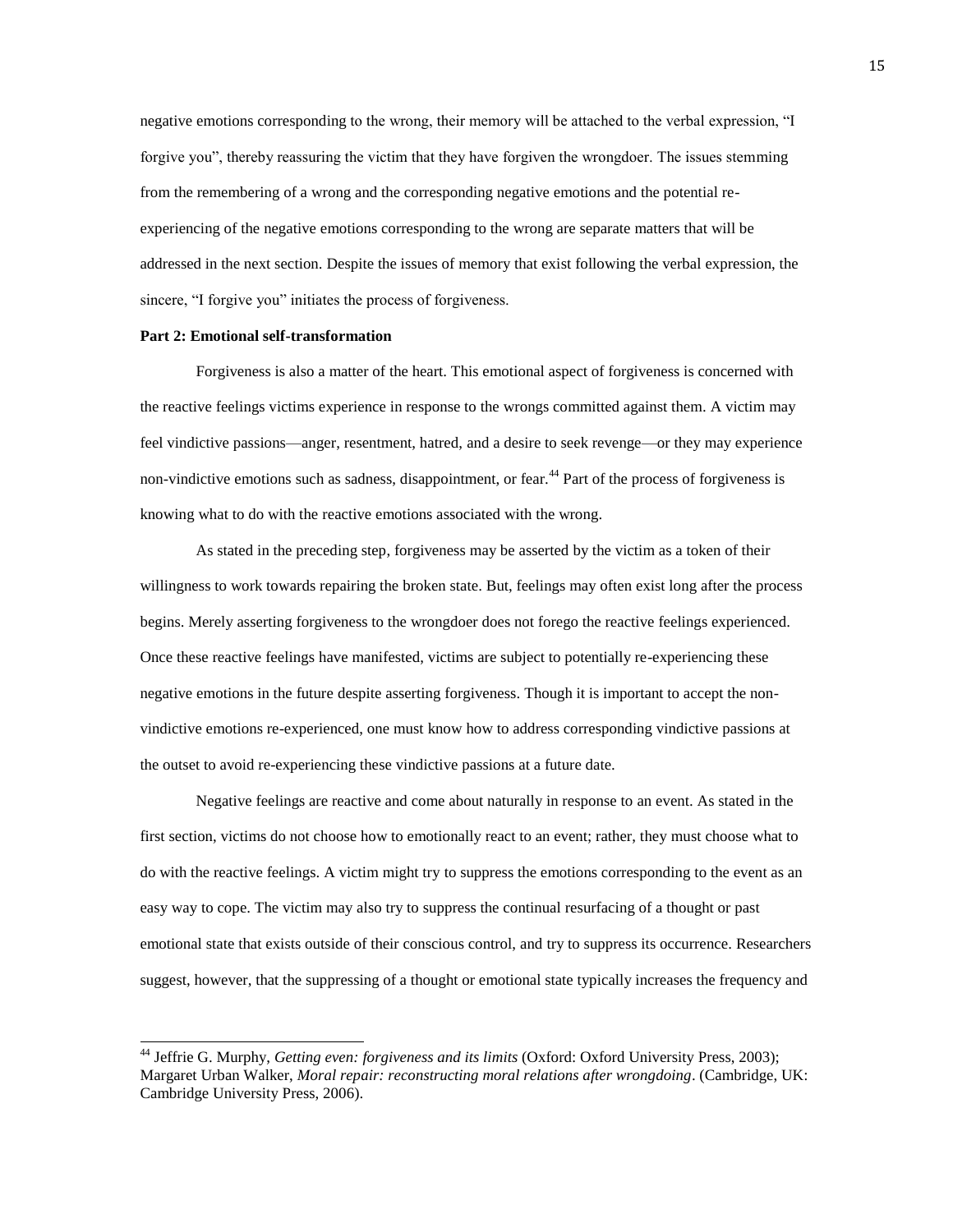persistence of the thought or emotion.<sup>45</sup> In order to completely satisfy the process of forgiveness, the victim must engage in emotional self-transformation rather than suppression. Emotional self-transformation is carried out to restructure emotions in an attempt to feel differently about the situation than when first experiencing the reactive feelings.<sup>46</sup>

I assert that emotional self-transformation is a bipartite engagement requiring the letting go of the vindictive passions and the transforming of the thoughts surrounding the event and the emotions experienced as a result. Yet, if a person re-experiences negative emotions that correspond to a past wrong, it is important to recognize that this occurrence is a fundamental part of their cognitive process.<sup>47</sup>

When it comes to speculating the legitimacy of forgiveness already delivered, it is important to understand that some thoughts manifest outside of our conscious control. If a victim has already asserted forgiveness, they ought not to assume that it indicates illegitimate forgiveness. Rather, when this occurs, the victim should engage in the "letting pass" of the manifesting emotions. Kelly McGonigal suggests that when a thought manifests into conscious awareness that contradicts what we thought we knew (e.g. thinking I didn't forgive when I certainly did), we might try to picture it as a cloud and our breath as the wind, blowing until we picture the cloud moving away from our mind.<sup>48</sup> When a thought or emotion comes forth that makes us think that we have not forgiven a wrongdoer for what was done in the past, we might try picturing it as a cloud moving away from us by the force of our breath. This may help to deter speculation of the legitimacy of the delivered forgiveness.

#### **Part 3: Reconstruction of the moral relationship**

The final step of the forgiveness process is the reconstruction of the moral relationship.<sup>49</sup> The fundamental question one needs to ask themselves is, "what ought I to do now"?<sup>50</sup> There exists a

<sup>&</sup>lt;sup>45</sup> Jennfier L. S. Borton, Lee J. Markowitz, and John Dieterich, "Effects of suppressing negative selfreferent thoughts on mood and self-esteem," *Journal of Social & Clinical Psychology* 24 (2005): 172-90.

<sup>&</sup>lt;sup>46</sup> Jeffrey Blustein, "Forgiveness, Commemoration, and Restorative Justice: The Role of Moral Emotions," *Metaphilosophy* 41, (2010): 582-617.

 $47$  See p. 8–11 for more on this point.

<sup>48</sup> Kelly McGonigal, *The willpower instinct: How self-control works, why it matters, and what you can do to get more of it* (New York, NY: Avery/Penguin Group USA, 2012).

<sup>&</sup>lt;sup>49</sup> The second part to the external aspect of forgiveness.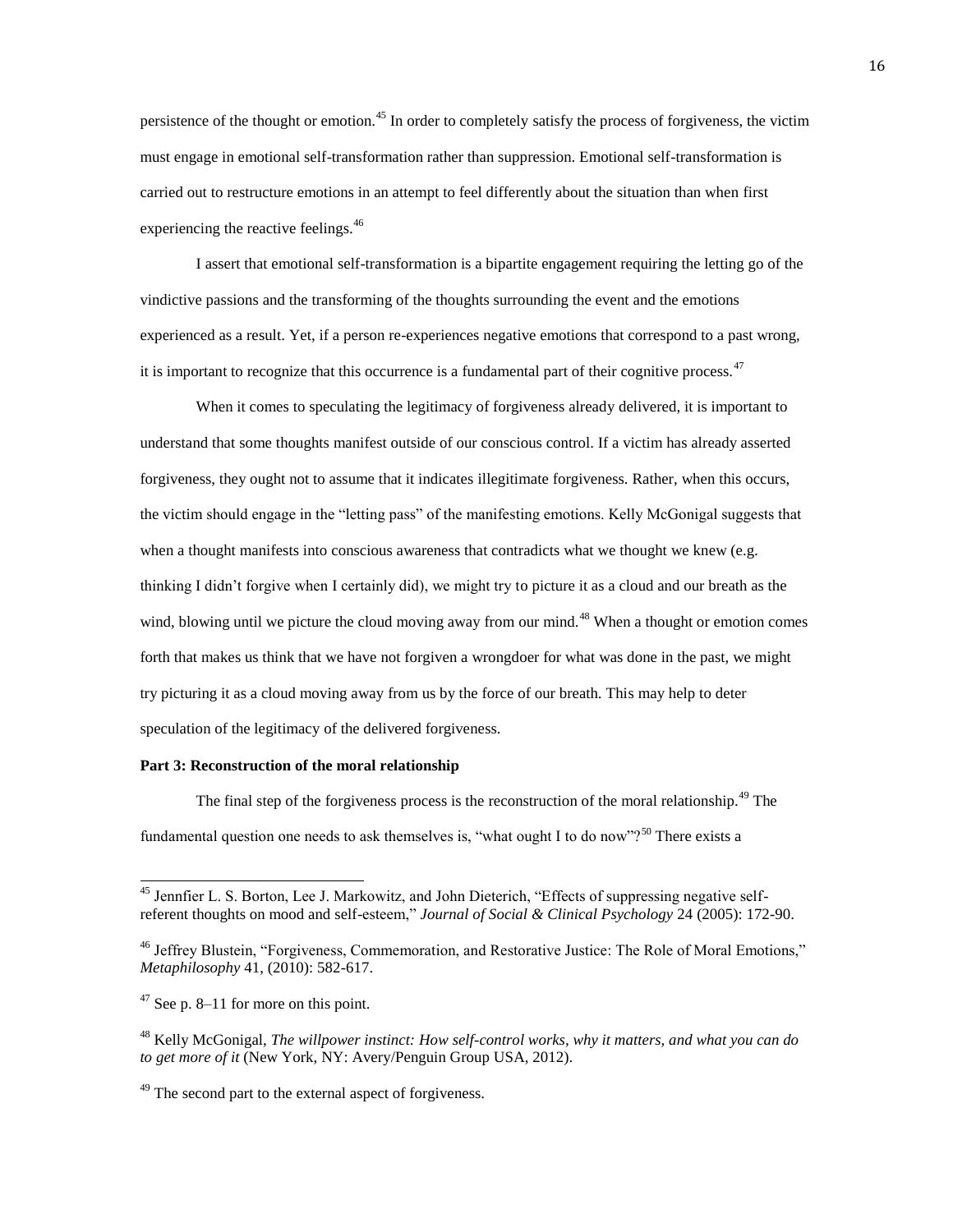fundamental moral relationship between two existing human beings. This relationships exists on the basis of trust that for some two-persons is deep and intimate, while for others is a mere default necessary for the function of society. Whenever a wrong has been committed, the moral relationship that exists between two human beings becomes impaired.<sup>51</sup> Knowing how to reconstruct a damaged relationship is, generally speaking, the final step in the process of forgiveness. This final external action depends upon the assessment of the nature of the offense and the nature of the offender.

Following assessment, a careful judgment concerning the reconstruction of the relationship ought to be made. In some cases, a once blossoming relationship may be reduced to acquaintanceship, while in other cases it may be required that the victim avoid the wrongdoer altogether. As noted above, forgiveness is self-sacrificial. Examples of this self-sacrificial conception of forgiveness can be seen in everyday life. My experience in situations requiring forgiveness is such that a person forgives yet makes a necessary condition for this forgiveness.<sup>52</sup> The necessary reconstruction of the moral relationship attempts to ensure protection of the victim from the wrongdoer. While the moral relationship is re-established, it is done so in a way that defaults trust to individuals with the clear awareness of their potential harmful nature.

Attributional complexity, or the capacity to, and preference of, an individual to prefer complex explanations for behavior,<sup>53</sup> will help people better understand the complexity of decisions made by wrongdoers while also shedding light on the potential for further harm that would require a particular reconstruction of the moral relationship so as to avoid future harm. The necessary outcome does not dictate the forgivableness of the wrong; rather, it is the determined result necessary to reconstruct a moral relationship between the wronged and the wrongdoer.

The remembering of a past wrong, its corresponding negative emotions, and the re-experiencing of past negative emotions threaten those who have forgiven wrongdoers for the wrongs committed against

 $\overline{a}$ 

<sup>51</sup> Margaret Urban Walker, *Moral repair: reconstructing moral relations after wrongdoing*. (Cambridge, UK: Cambridge University Press, 2006).

 $52$  Such as forgiving someone but maintaining a particular distance from him or her in order to protect oneself form future harm.

<sup>53</sup> Garth J.O. Fletcher, Paula Danilovics, Guadalupe Fernandez, Dena Peterson, and Glenn D. Reeder, "Attributional complexity: An individual differences measure," *Journal of Personality and Social Psychology* 51, (1986): 875-884.

 $50$  The victim, the wrongdoer and other parties that were also involved ask this question.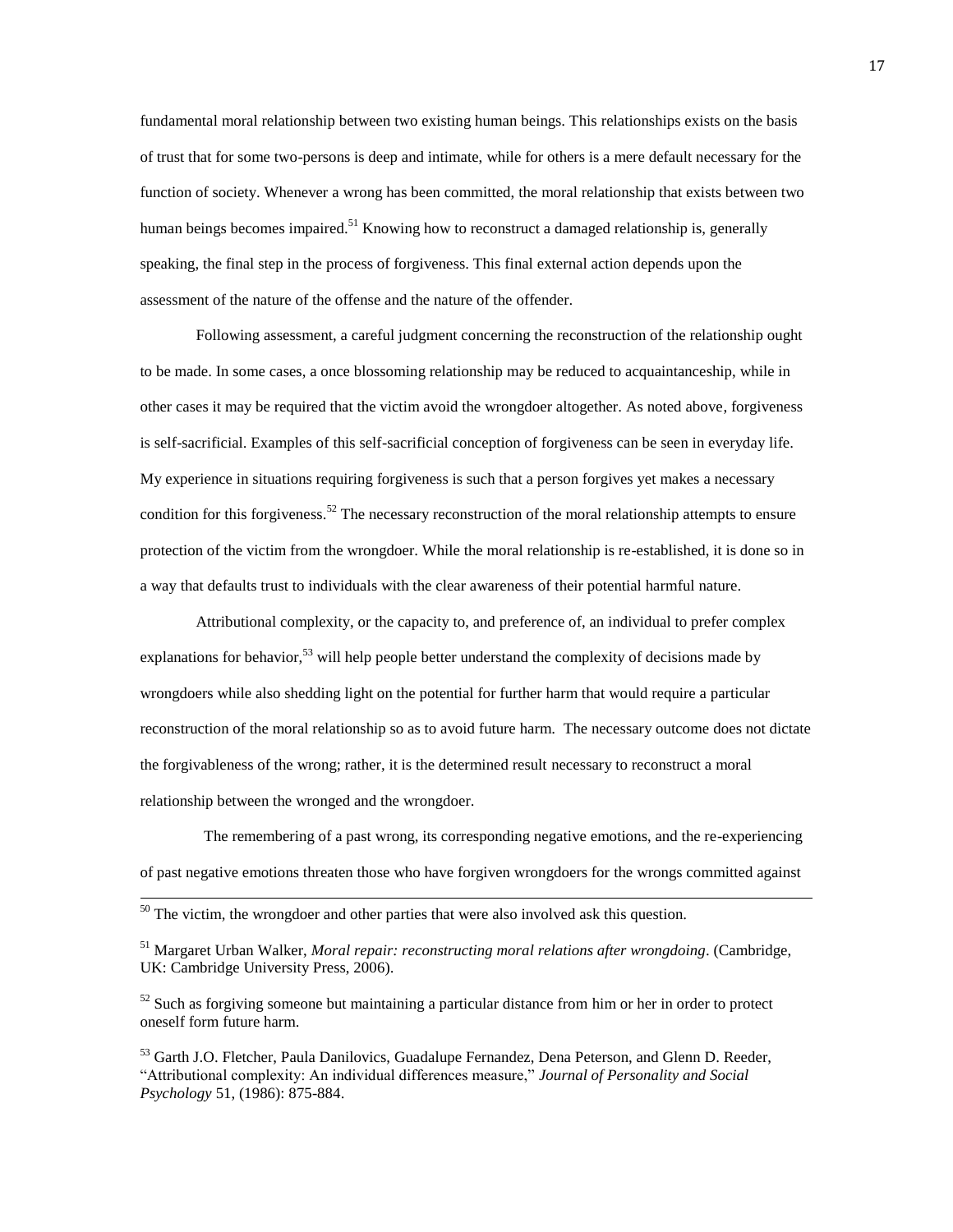them. Persistent remembering of the wrong or the re-experiencing of the corresponding negative emotions may make the victim speculate on the legitimacy of the forgiveness already delivered while also making them less apt to reconstruct the moral relationship. These memory-related issues effect most models of forgiveness. In light of this, it is important to understand the cognitive processes that account for memory construction. Persistent and frequent remembering of a past wrong and the re-experiencing of negative emotions that correspond to a past wrong are a natural part of our cognitive processes and as a result, are not indicative of the legitimacy of the forgiveness offered to the wrongdoer.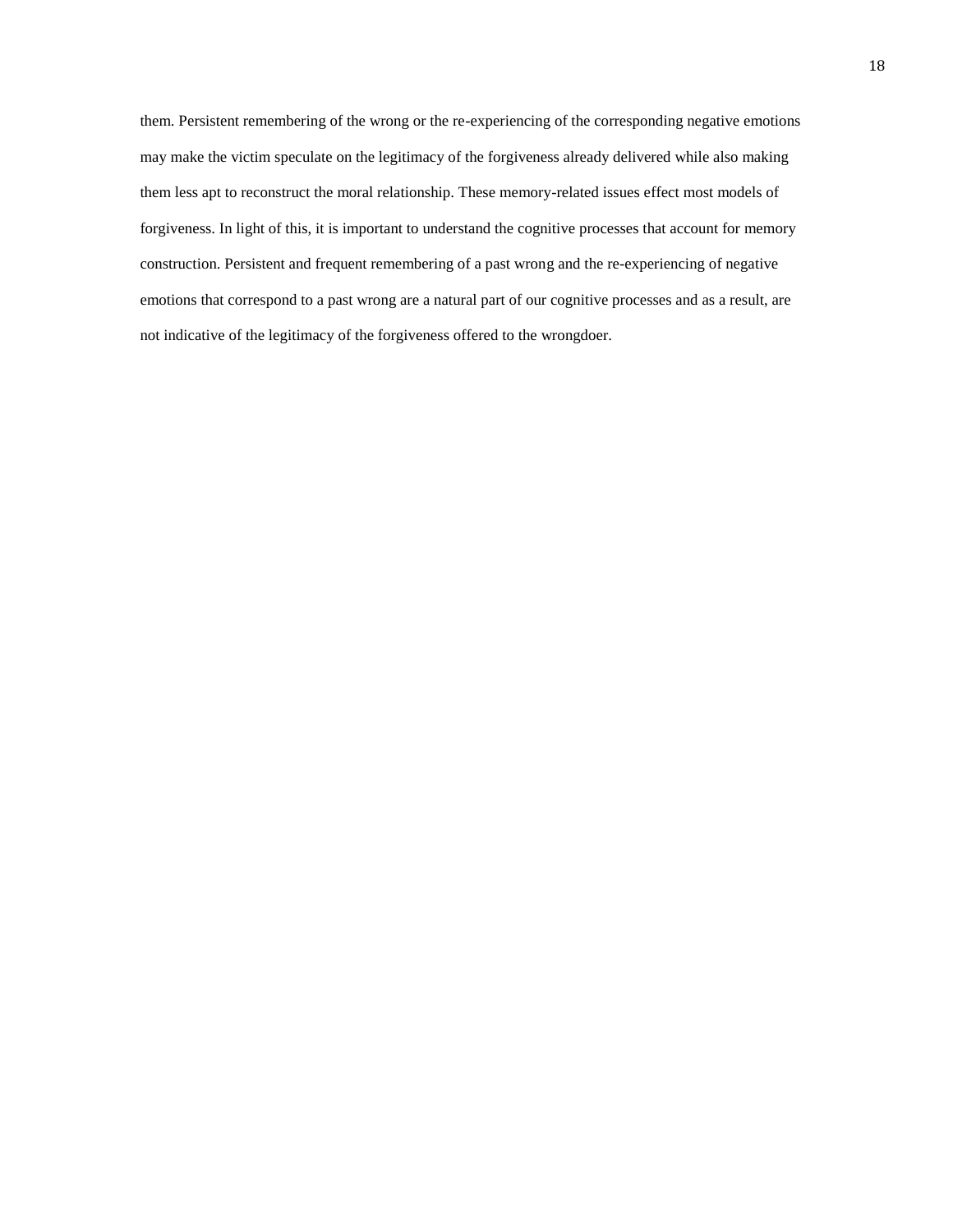#### References

- Barnier, Amanda J., John Sutton, Celia B. Harris, and Robert A. Wilson. "A Conceptual and Empirical Framework for the Social Distribution of Cognition: the case of memory," *Cognitive Systems Research* 9, (2008): 33–51.
- Blustein, Jeffrey. "Forgiveness, commemoration, and restorative justice: The role of moral emotions," *Metaphilosophy* 41, (2010): 582–617.
- Borton, Jennifer L. S., Lee J. Markowitz, and John Dieterich. "Effects of suppressing negative self-referent thoughts on mood and self-esteem," *Journal of Social & Clinical Psychology* 24, (2005): 172–90.
- Bower, Gordon H. "How might emotions affect learning?" In *Sven-Åke Christianson*. 3–31. Hillsdale, NJ: Lawrence Erlbaum Associates, Inc., 1992.
- Brown, C. Scott, and I. M. Fergus Craik. "Coding processes." In *Encyclopedia of Psychology*, edited by Alan Kazdin. Vol. 5 163. American Psychological Association and Oxford University Press, Inc., 2000.
- Campbell, Sue. *Relational Remembering: rethinking the memory wars*. Lanham, MD: Rowman and Littlefield, 2003.
- Carlson, R. Neil. "Learning and memory." In *Physiology of behavior*, edited by Jessica Mosher. 11th edition. Pearson Education Inc., 2013.
- "Emotion." In *The Columbia Encyclopedia*. New York: Columbia University Press, 2013.
- Fletcher, Garth J. O., Paula Danilovics, Guadalupe Fernandez, Dena Peterson, and Glenn D. Reeder. "Attributional complexity: An individual differences measure." *Journal of Personality and Social Psychology* 51, (1986): 875–84.
- Furlong, E. J. "Memory," *Mind: A Quarterly Review of Philosophy* 57, (1948): 16–44.
- Griswold, Charles L. *Forgiveness: a philosophical exploration*. New York: Cambridge University Press, 2007.
- Hume, David. *A Treatise of Human Nature*, 1739.
- Johnco, Carly, Viviana M. Wuthrich, & Ron M. Rapee. "The role of cognitive flexibility in cognitive restructuring skill acquisition among older adults." *Journal of Anxiety Disorders* 27, (2013).
- Loftus, Elizabeth. "Planting Misinformation in the Human Mind: a 30-year investigation of the malleability of memory." *Learning and Memory* 12, (2005): 361–366.
- McGonigal, Kelly. *The willpower instinct: How self-control works, why it matters, and what you can do to get more of it*. New York, NY: Avery/Penguin Group USA, 2012.
- Murphy, Jeffrie G. *Getting even: forgiveness and its limits*. Oxford: Oxford University Press, 2003.
- "The Principles of Memory." In *The Brain Book: An Illustrated Guide to Its Structure, Function and Disorders*. London: Dorling Kindersley Publishing, Inc., 2009.